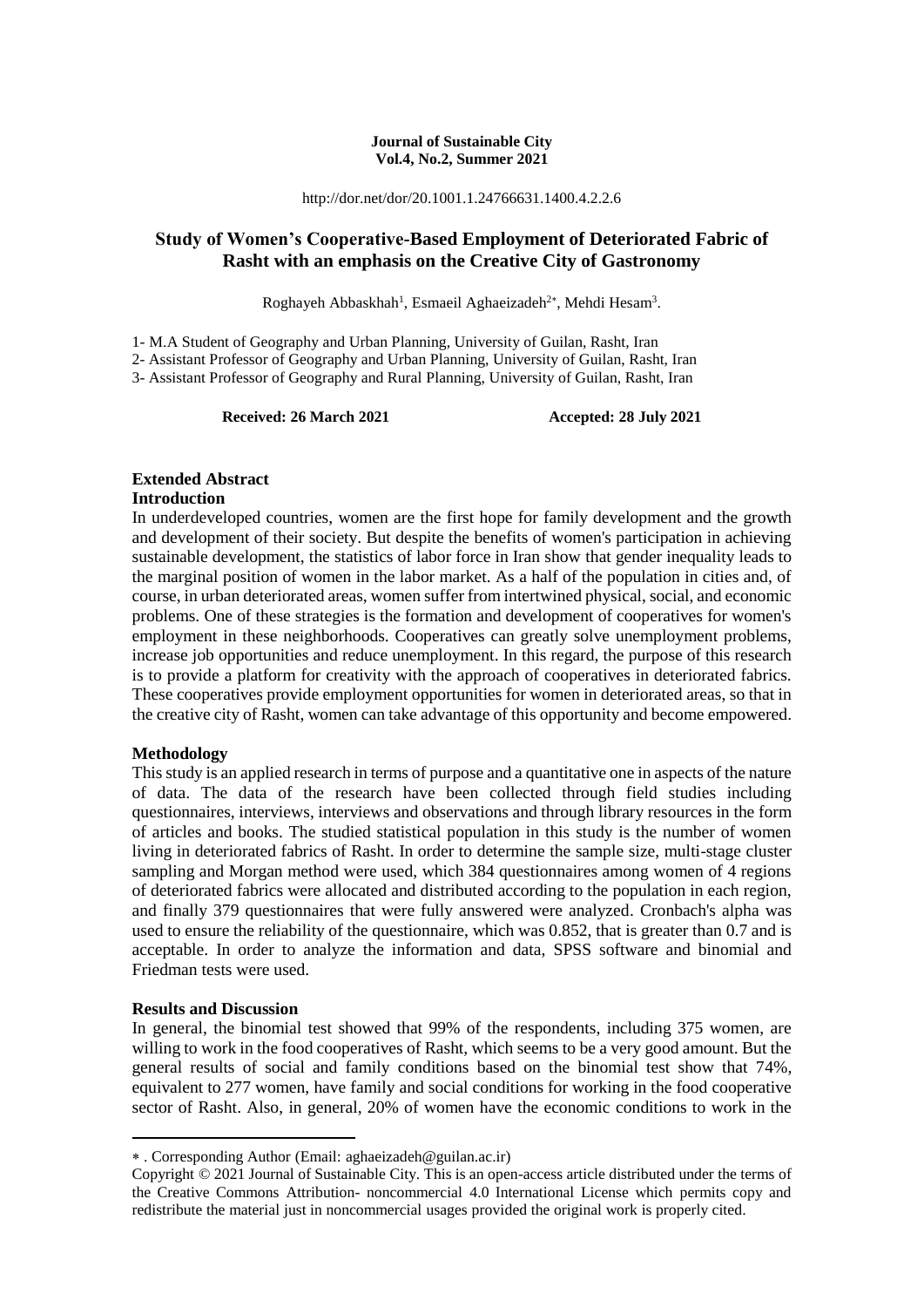food cooperative sector of Rasht. But the total economic, social and family conditions indicate that 27% of women, equivalent to 101 people, have working conditions in the food cooperative sector of Rasht. Finally, from the conducted studies, 67 women have the opportunity to work in the food cooperatives of Rasht. That is, these people first of all have the necessary desire, and then they have the essential social and family conditions, as well as economic conditions, and finally the possibility of working on them is available. The study of the distribution of these people in the four studied areas of Rasht shows that 44.8%, equivalent to 30 people, 41.8%, equivalent to 28 people, 10.4%, equivalent to 7 people and 3%, equivalent to 2 people are living in District 2, 3, 1, and 4, respectively.

#### **Conclusion**

According to statistical analyzes and descriptions in previous seasons, women living in four deteriorated fabrics areas of Rasht are considered as the statistical population. To achieve the objectives of the research and answer the questions, women living in this area were divided into three levels as women's willingness to work in the Rasht food sector, family-social and economic conditions of women to work in the Rasht food sector and finally the possibility of women working in the sector Food cooperatives. Also, women living in four areas of deteriorated fabrics in the direction of the research were tested by non-parametric statistical tests such as binomial test and Friedman test. The results of the analysis showed that 99% of women have a high desire to work in the food sector. The average desire of women in these areas was equal to 3.84 (Likert scale). Therefore, it can be concluded from the desire section that there is no problem in the field of women's education and most of them want to work in food cooperatives in Rasht. But in the discussion of family-social and economic conditions, the results indicate that although 74% of women have the necessary social and family conditions to work, only 20% have the necessary economic conditions to work in cooperatives. The main economic problem of women for activity is not having enough income, which makes women unable to provide the minimum amount necessary for activity. Many of them also did not meet the conditions for obtaining a loan from a bank or receiving assistance from a family. Therefore, in order to increase the number of people who are willing but do not have suitable economic conditions, it is necessary to look for an interested investor in the field of food, so that cooperative activities can be started or developed by using of investor capital and women's workforce and expertise. Therefore, the creative city of Rasht can combine the idea of women's employment in the form of food cooperatives to expand cultural industries, flourishing women's culinary arts and entrepreneurship in the field of nutrition and food, branding local food to introduce to the world and develop food tourism and share knowledge and research. Science related to food and nutrition has taken a big step from the stages of preparation to the stages of production, consumption, distribution and even in the form of export.

**Keywords:** Women's employment, urban deteriorated fabrics, cooperatives, creative city of Gastronomy, Rasht city.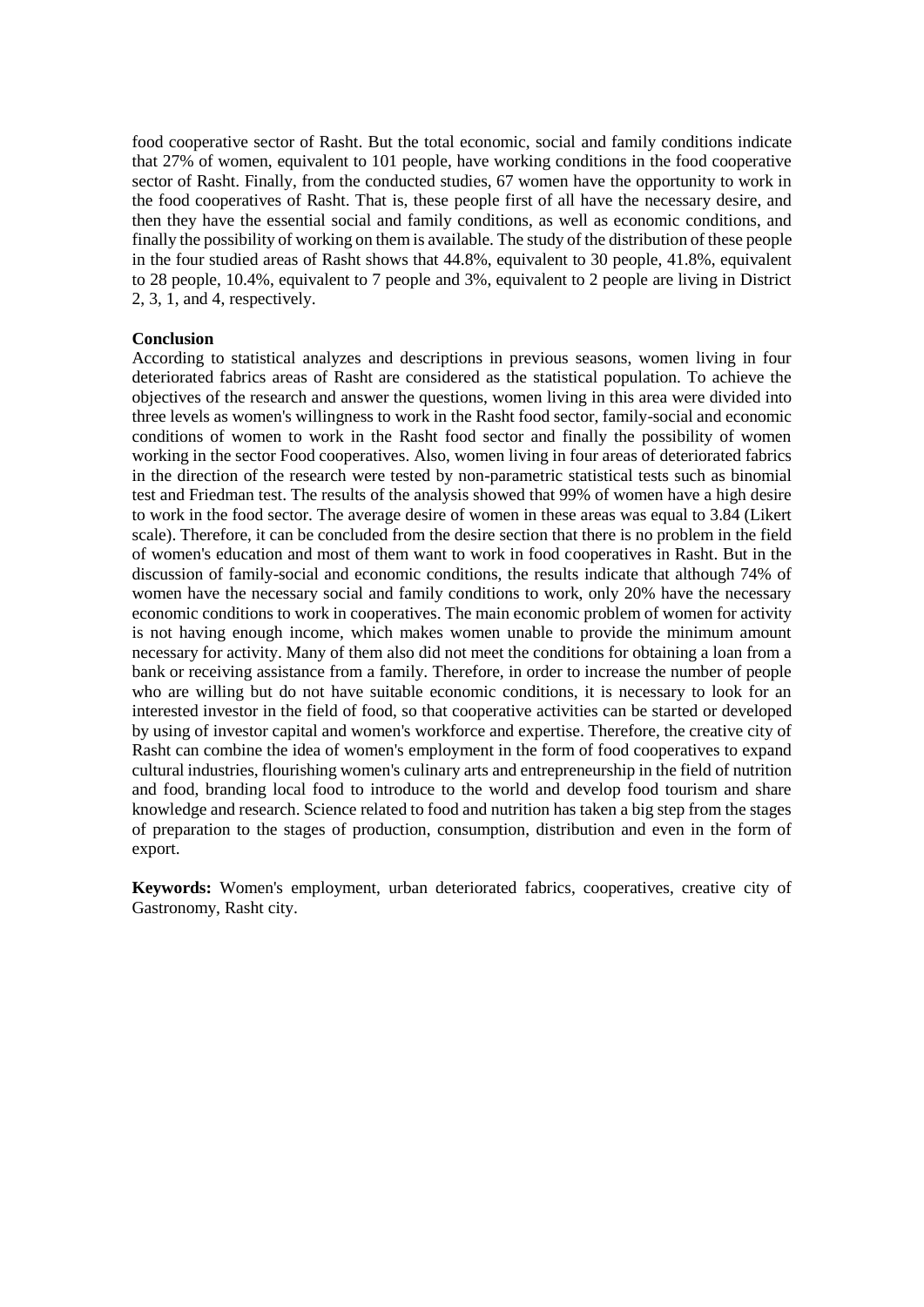**فصلنامه شهر پایدار، دورۀ ،4 شمارۀ ،2 تابستان 1400 صص. 125-145** http://dor.net/dor/20.1001.1.24766631.1400.4.2.2.6

# **بررسی وضعیت اشتغال تعاونی محور زنان ساکن در بافت فرسوده شهر رشت با تأکید بر شهر خالق خوراک**

**رقیه عباسخواه -** دانشجوی کارشناسی ارشد جغرافیا و برنامهریزی شهری، دانشگاه گیالن، رشت، ایران **-** استادیار جغرافیا و برنامهریزی شهری، دانشگاه گیالن، رشت، ایران <sup>1</sup> **اسماعیل آقائی زاده مهدی حسام -** استادیار جغرافیا و برنامهریزی روستایی، دانشگاه گیالن، رشت، ایران

**تاریخ دریافت: 1400/01/06 تاریخ پذیرش: 1400/05/06**

## **چکیده**

اشتغال زنان اثرات مختلفی در فرایند رشد و توسعه جوامع بهطور اعم و شهرها بهطور اخص دارد. بنابراین شناسایی فرصــتهای اشــتغالزایی با توجه به فرصــتهای احتمالی ازجمله وظایف برنامه ریزان و پژوهشــگران به شــمار میرود. شهر رشت یکی از شهرهای بسیار با اهمیت در شمال کشور ازجمله شهرهایی است که بخش قابلتوجهی از آن را بافتهای فرسـوده شـهری به خود اختصـاص داده اسـت. از طرف دیگر این شـهر بهعنوان شـهر خالق خوراک شنا سی از طرف یونسکو انتخاب شده ا ست. ازاینرو به نظر می ر سد فر صتی برای ا شتغال زنان ساکن در بافتهای فرسوده شهر رشت در بخش خوراک ایجادشده است. بر این اساس در این پژوهش سعی شده است با استفاده از روش توصیفی تحلیلی، موضوع اشتغال تعاونی محور زنان ساکن در بافت فرسوده شهر رشت با تأکید بر شهر خالق خوراک مطالعه شود. جامعه آماری پژوهش، زنان ساکن در بافت فر سوده شهر ر شت میبا شد. جامعه نمونه با ا ستفاده از روش کوکران، 384 نفر محا سبه شده ا ست. جمعآوری اطالعات به روش ا سنادی و پیمای شی بوده و جهت تجزیهوتحلیل اطالعات از آزمونهای آماری دوجملهای و فریدمن اســتفادهشــده اســت. یافتههای پژوهش نشـان میدهد که زنان سـاکن در بافت فرســوده شــهر رشــت تمایل باالیی برای فعالیت در تعاونیهای خوراک دارند اما تنها 27 درصـد آنها شــرایط الزم اجتماعی و اقتصــادی را برای این کار دارند. از بانوانی که این شـرایط را دارند نیز 66 درصـد معادل 67 نفر امکان فعالیت در تعاونی خوراک شـهر رشـت را دارند. این تحلیلها نشــاندهنده تمایل باالی زنان برای فعالیت در بخش تعاونی خوراک و شــکلگیری زمینههای اشــتغال زنان در بافتهای فرسوده شهر رشت است که با رفع موانع اقتصادی و همچنین آموزش به زنان می توان شاهد شکل گیری و توسعه تعاونیهای موردنظر و اثرات مثبت آنها بود.

**واژگان کلیدی:** اشتغال زنان، بافت فرسوده شهری، تعاونی، شهر خالق خوراک، شهر رشت.

1

<sup>\* .</sup> این مقاله برگرفته از پایاننامه کار شنا سی ار شد خانم رقیه با سخواه در ر شته جغرافیا و برنامهریزی شهری با راهنمایی نویسنده دوم و مشاوره نویسنده سوم در دانشگاه گیالن میباشد.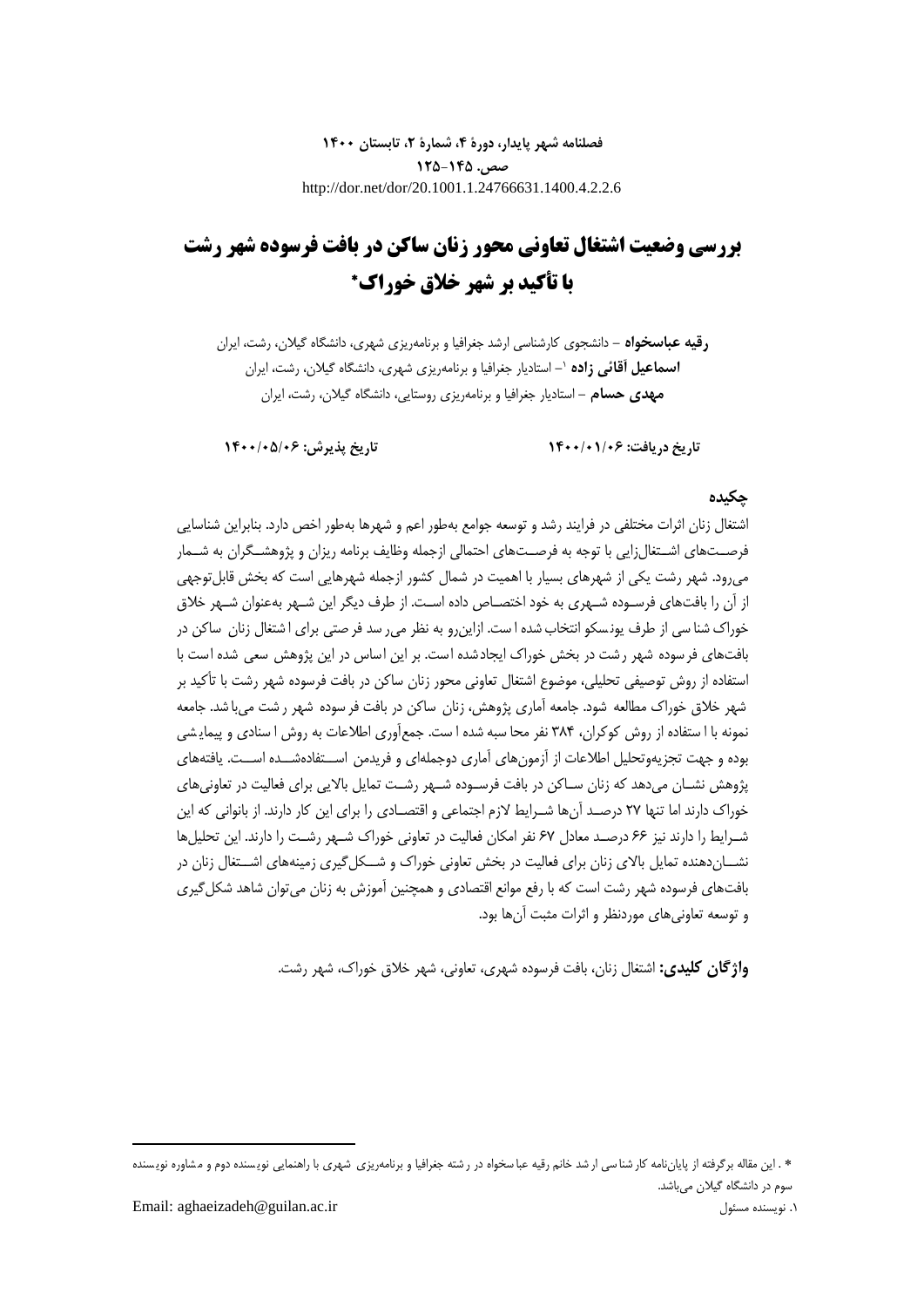**مقدمه**

شهرها بهعنوان عمدهترین مراکز فعالیتهای اقتصادی، اجتماعی، فرهنگی، سیا سی و…، بیشترین جمعیت در کشورهای درحالتو سعه را دارا ست، جمعیتی که با م سئله ا شتغال درگیر بوده و نیازمند توجهی جدی ا ست. این نیاز تا چند دهه اخیر بیشتر در ارتباط با مردان موردتوجه بوده و زنان بیشتر بهعنوان بخشی از جامعه که با وظیفه خانهداری و پرورش فرزندان، در این جوامع کمتر موردنظر بوده است. اما مدتی است که موضوع استفاده مناسب از ظرفیتهای زنان در اشتغال و فراهم کردن زیرســاختهای الزم برای حضــور آنها بهعنوان نیروی انســانی مؤثر در شــهرها موردتوجه ویژه قرار دارد. ایران هماکنون حدود 73 درصد جمعیت کشور شهرنشین دارد )سالنامه آماری کشور، 1395( و چون نرخ بیکاری در شهرهای کشورهای درحالتو سعه بسیار بیشتر از رو ستاها ست ازاینرو مسئله ا شتغال در شهرها بهعنوان هدف مهم تو سعه تلقی میگردد. در کشورهای توسعهنیافته، زنان امید اول برای ارتقای خانوادهها و رشد و توسعه جامعه هستند. موفقیت زنان در این جوامع نهتنها موجب ســـود اقتصـــادی کشـــور میشـــود بلکه منافع اجتماعی و فرهنگی را ســـبب میشـــود ),2001:2Seymour). با این ح ساب نیازی جدی برای زمینه سازی ا شتغال زنان شهری اح ساس می شود. درواقع در جامعه امروز ایران که زنان نشــان دادهاند تواناییها و قابلیتهای بالقوه فراوانی دارند و با فراهم شــدن شــرایط مناســب توانایی مشـارکت مؤثر در توسـعه اقتصـادی- اجتماعی و فرهنگی کشـور را دارند )مظاهریفرد41:1391،(، نگاه به جنبه اشتغال زنان و مردان در شهرها از موضوعات بسیار مهم به شمار میرود. بهرغم آگاهی از مزایای مشارکت زنان دررسیدن به اهداف توسعه پایدار، آمار و ارقام شاغالن در ایران نشان از نابرابری جنسیتی داشته و موضوع اشتغال زنان در بازار کار موضوعی مهم و قابلبررسی است چرا که بهره مناسب از استعدادها و توانمندیهای این قشر برده نمیشود )رفعت جاه و خیرخواه، 131:1392( و درنهایت ســـبب شـــده بخش عمده نیروی کار بالقوه زنان در ایران، بهویژه نیروی کار بانوان متخصص، بیرون از چرخه اقتصادی قرار داشته باشد (رئیسی و همکاران،۱۳۶:۱۳۹۲). کمبود فرصتها و حیطههای شغلی برای زنان و تفاوت در میزان د ستیابی به موقعیتهای شغلی بهویژه در ردههای باالی مدیریتی میان زنان و مردان دارای تح صیالت م شابه، گویای عدم موفقیت جامعه ما برای فراهم کردن ف ضا و شرایط منا سب برای ح ضور فعال زنان بوده )رفعت جاه و خیرخواه131:1392،( و اشـــتغال زنان بهعنوان یک توانمندی خاص که ســـهم عمدهای در تنظیم جمعیت جوامع و بهبود کیفیت زندگی اجتماعی خانواده داشــته و بهرغم اثرگذاری وســیع در توســعه پایدار )شــربتیان89:1387،( بهعنوان الزمه بهبود و پیشرفت )احدی و طوالیی4:1396،( چندان چشمگیر نباشد. زنان معموالً در فعالیتهای تعاونی که بهصورت مختلط میباشد، به حاشیه رانده میشوند ),2019:131Hanisch & Dohmwirth )و ازاینرو تالش برای ایجاد تعاونیهای ویژه زنان ضــروری به نظر میرســد. بر اســاس تجارب جهانی هموار کردن راههای مشــارکت زنان و توانمندســازی آنها برای شــرکت در فرایند توســعه برای موفقیت در برنامههای توســعه پایدار الزامی اســت )گالبی و همکاران24:1392،(. درواقع بدون مشــارکت فعال زنان در تمامی عرصــههای اجتماعی و اقتصــادی، نمیتوان به تحقق توسعه پایدار امیدوار بود.

فضاهای شهری فضاهایی یکدست نیستند و تفاوتهای ظاهری و ماهوی با یکدیگر دارند و این تفاوتها سبب میشود تا به دالیل مختلف برخی از موضــوعات موردتوجه ویژهای قرار گیرند. ازجمله این فضــاها میتوان به بافتهای فرســوده شـهری اشـاره کرد. بافتهای فرسـوده شـهری که گاه با عنوان بافتهای مسـئلهدار نیز از آنها یاد میشـود، با کاهش ارزشهای محیطزیســت روبرو بوده و ارزشهای ســکونتی در آنها پایین اســت (پورجعفر، ۱۳۸۸: ۱۰۰). این مناطق با نارساییها و مسائلی روبرو است که خود به دلیل رویارویی با ترکیبی از انواع فرسودگیها میباشد (عندلیب، ۱۳۸۹: ۶۲) و بهرغم ظاهر سادهاش، ابعاد ری شهدار مختلفی دارد و ضرورتهای بهبود آن، از جنبههای مختلفی باید تبیین شود )آئینی، ۱۳۸۶: ۱۶). در ماده ۶۱ قانون برنامه ششم تو سعه نیز بر لزوم اجرای طرحهای به سازی و نو سازی بافتهای فر سوده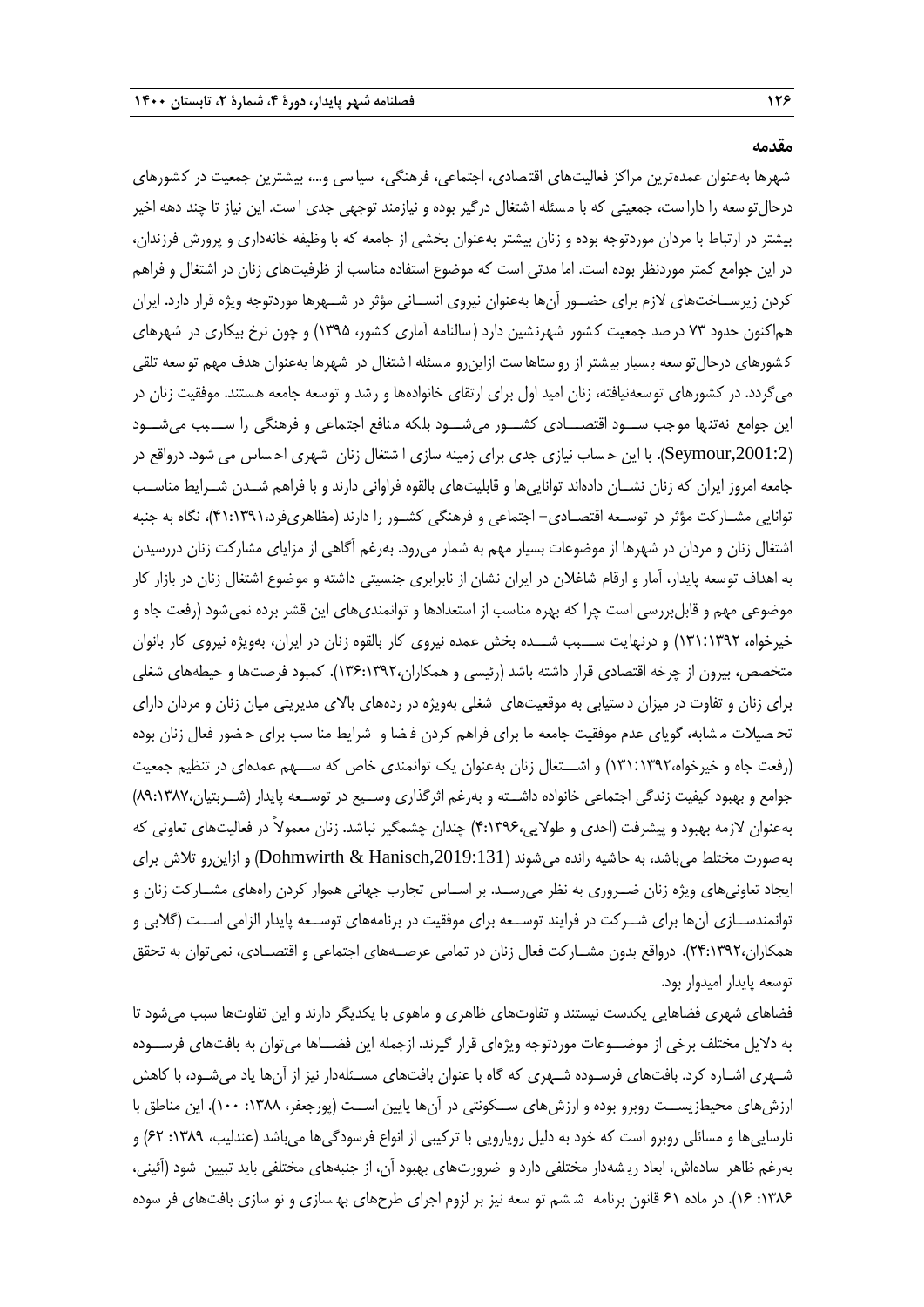بخصوص با مشارکت مردم و حمایت دولت تأکید شده است )سازمان برنامهوبودجه کشور، :1396 16(. ازجمله موضوعاتی که میتوان در این بافتها اشــاره کرد موضــوع فقر اقتصــادی موجود در آنها و لزوم فعالیت زنان برای باال بردن توان اقتصادی و برآوردن نیازهای خانوار است. اما فقر موجود در بافتهای فرسوده فرصت چندانی برای پرداختن به فعالیتهای اقت صادی با سرمایهگذاری باال را به آنها نمیدهد و ازاینرو باید به دنبال راهکاری منا سب برای ا ستفاده از توان موجود در بافتهای فرسوده در ارتباط با زنان بود. ازجمله این راهکارها میتوان به تعاونیها اشاره کرد. تعاونیها میتوانند از سه طریق .1 ا شتغال انگیز شی )از محل صرف کردن د ستمزدها و درآمد تو سط کارکنان و اع ضای تعاونی در قالب اقت صاد محلی ایجاد می شود) ۲. اشتغال مستقیم (مشاغلی که درون تشکلهای تعاونی و با پرداخت حقوق به صورت مستقیم از طرف تعاونی ایجاد می شود) ۳. اشتغال غیرمستقیم (از کسبوکارهایی نا شی می شود که مواد اولیه برای تعاونیها تأمین میکنند)، ا شتغال ایجاد میکنند، تا حد زیادی مشکلات بیکاری را حل کنند، فر صتهای شغلی را افزایش و نرخ بیکاری را کاهش دهند (یو سفی و خسروی پور،۱۳۹۶-۴). در ماده ۲۴ قانون برنامه ششم تو سعه نیز تصریح شده ا ست که دولت مکلف ا ست تا پایان اجرای قانون برنامه، تمهیدات قانونی الزم را جهت د ستیابی سهم تعاون در اقت صاد به بی ستوپنج در صد با رویکرد کارآفرینی، اشتغال;ایی، حمایت از کسبوکارهای کوچک و متوسط و دانش بنیان به عمل آورد (سازمان برنامهوبودجه کشور، :1396 7(. شهر رشت در چند سال اخیر در سازمان یونسکو بهعنوان شهر خالق خوراک ثبت جهانی گردیده ا ست. فلسفه شهر خلاق بدان معنی ا ست که همیشه در یک مکان پتانسیلهای خلاقی وجود دارد. باید شرایط بهگونهای باشد که مردم فکر کنند، برنامهریزی نمایند و در استفاده از فرصتهای به وجود آمده، ابتکار عمل داشته باشند (قربانی و همکاران،۱۳۹۲،(). بهویژه اینکه داشــتن دانش بومی و ســـنتی در زمینههای مختلف مانند خوراک میتواند به توانمندسـازی افراد بخصـوص زنان و رهایی آنها از فقر کمک نماید (Montanari & Bergh,2019:1). در حقیقت حمایت از تالشهای جمعی زنان مانند ت شکیل تعاونیهای میتواند در تأمین معی شت پایدار مؤثر واقع شود ) Alarcón ,2019:120Sato)& . هدف از این پژوهش آن اســت که با فراهم شــدن بســتر خالقیت و لقب گرفتن شــهر رشــت بهعنوان شهر جهانی خالق خوراک، بتوان از آن بهعنوان زمینهای برای تو سعه ا شتغال بهره برد. ازاینرو این پژوهش با رویکرد تعاونیها در بافتهای فرســوده انجام خواهد شــد. این تعاونیها برای زنان در بافتهای فرســوده بســتری برای ا شتغال را فراهم میکند که در شهر خالق خوراک ر شت، زنان از این فر صت ا ستفاده کنند و توانمند گردند. شهر ر شت ازجمله شهرهایی است که سابقه قابلتوجهی در ارتباط با حضور زنان در جامعه دارد. بنا بر اسناد موجود زنان استان گیالن بهطور اعم و ساکنین شهر ر شت به دلیل مرکزیت خود بهطور اخص پس از انقالب م شروطه تحت تأثیر قرارگرفتهاند و خود را انسانی با حقِ داشتن حقوق شهروندی میدانستند. آنان در برخی از نامهها و نوشتهها، خود را طالب حق دانسته و برای دریافت حقوق ازدســترفته خود شــهامت به خرج داده و از مســئولین نیز شــکوائیه به مجلس و نهادهای قانونی مینو شتند. ازنظر محتوا و مفهوم، عری ضههای زنان بی شتر در حوزه اختالفهای مالی با حاکمان، اختالفهای شخ صی، توقیف داراییها، شکایت از ورثه، اعتراض به ازدواج دختر نابالغ، دستاندازی حاکمان به اموال زنان بیسرپرست، اختالف مالک و رعیت و موارد دیگر اســت. زنان در این زمان به انســانهای شــجاع و حقطلب مطرح شــدند. در بررســی و تجزیهوتحلیل ا سناد و عری ضههای زنان گیالنی به مجلس شورای ملی مو ضوعاتی وجود دارد که این نکات ن شاندهنده رشد اجتماعی مردم گیالن درباره زنان است. زنان گیالنی در تأسیس نهادهای روشنگرانه پیشتاز بودند، بهطوریکه جامعه گیالن یکی از نخسـتین مناطقی بود که موفق به تأسـیس تشـکیالت اجتماعی زنان بود. در سـال 1295 خورشـیدی در گرماگرم جنبش جنگل، روشنفکران گیالنی جمعیت مترقی فرهنگ را تأسیس نمودند که در درون جمعیت تشکیالت ویژه بانوان نیز شــکل گرفت. از درون این جریان نخســتین جمعیت و جریان روشــنفکری زنان به نام جمعیت »پیک ســعادت ن سوان» در ر شت شکل گرفت. (پناهی، ۱۳۹۶). مجموعه مطالب فوق حاکی از اهمیت پرداختن به مو ضوعات مربوط به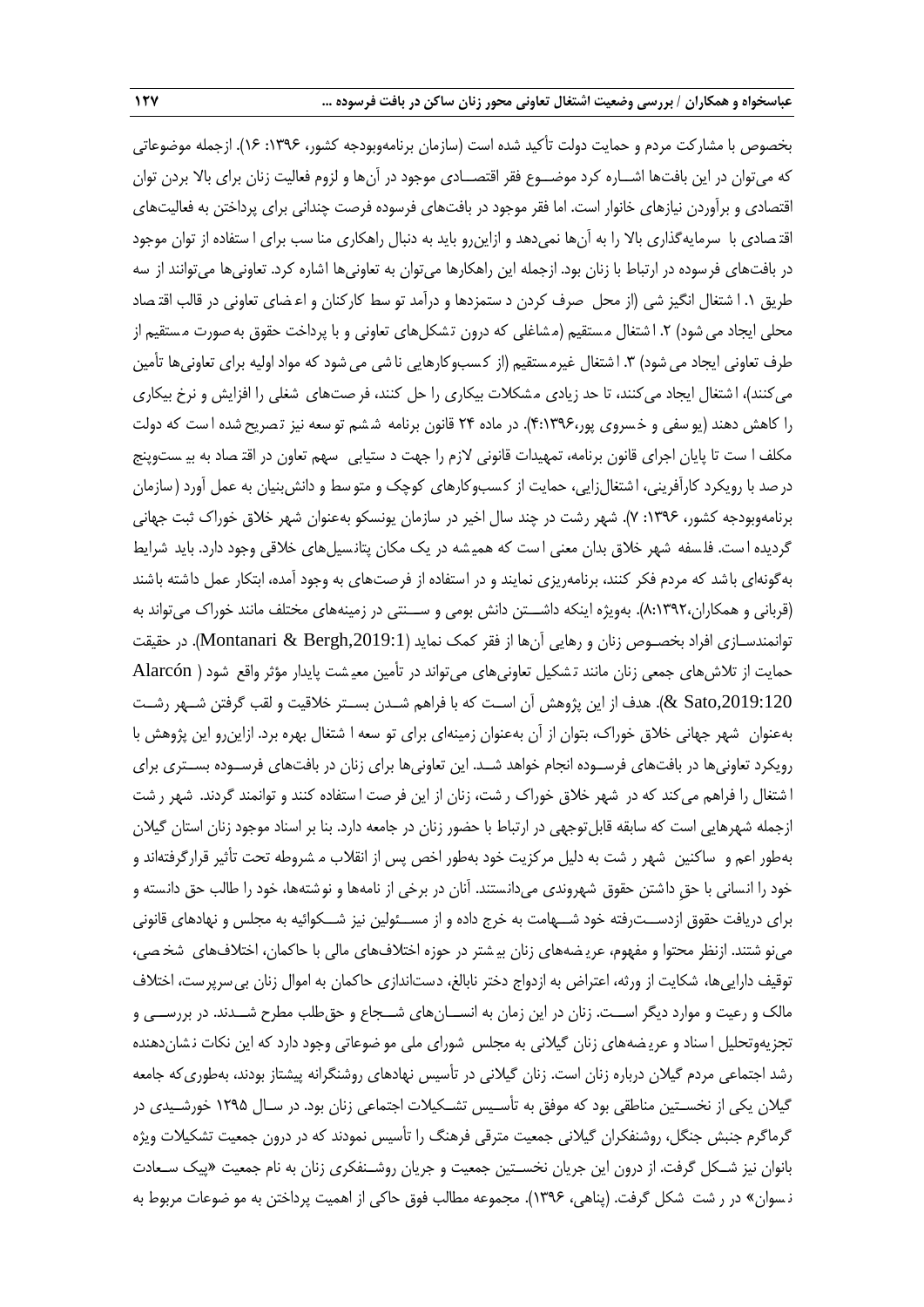زنان و ازجمله در زمینه اشتغال است. مطالعات زیادی در زمینه ا شتغال زنان انجام شده که در زیر مهمترین پژوهشهای انجام شده در این حوزه ارائه میگردد: هادیان و حیدرپور )1388( در مقالهای با عنوان تو سعه اقت صادی و سهم زنان در نیروی کار: مورد ایران نتیجه گرفتند که در مراحل اولیه توســـعه ســـهم زنان در نیروی کار اندک و با افزایش درجه توســـعهیافتگی این ســـهم افزایش مییابد. شـادیطلب و کمالی )1381( در مقاله مشـارکت اجتماعی زنان، دریافتند که تنگناهای سـاختاری و خانوادگی از بارزترین موانع مشـــارکت اجتماعی زنان بوده اســـت. فمی و همکاران )1385(، در مقاله شـــناخت و تحلیل ســـازههای موفقیت شــرکتهای تعاونی زنان در ایران، نتیجه گرفتند که عوامل روانشــناختی، محیط توانمند ســاز، تواناییهای مدیریتی و ارتباطی، و توانمندیهای بازاریابی و بازار رسانی فرآوردهها، عمدهترین سازههای موفقیت تعاونیهاست. زمانی میاندشتی و همکاران )1392(، در مقالهای با عنوان بررسی سطوح و میزان توانمندی در بین اعضای تعاونی زنان روستایی در تفیهان شهر ستان شیراز دریافتند که ابعاد روانی و اجتماعی- فرهنگی توانمندی از سایر ابعاد توانمندی بیشتر بوده و توانمندی خانوادگی و اقتصـادی در رتبه بعدی قرار دارد. خروتی و ملکی (۱۳۹۴) در مقاله شــناسـایی و اولویتبندی شــاخصهای موفقیت کارآفرینی در تو سعه تعاونیهای ا ستان سمنان، دریافتند که شاخصهای فردی و سپس شاخصهای مدیریتی بی شترین تأثیر را در تو سعه تعاونیها دا شتهاند. من صوری )1395( در مقاله برر سی عوامل مؤثر بر ا شتغال زنان )کارکنان شهر ایلام) دریافت که وضعیت اقتصادی، پایگاه اجتماعی، تحصیلات زنان بر اشتغال تأثیر معناداری دارد. اور ٰو همکاران )1979( در مقاله تجزیهوتحلیل روابط بین درآمد شوهر و ا شتغال زنان به دریافتند که تح صیالت زن، سن ازدواج، تعداد اعضـای خانواده در مراحل متفاوت زمانی و اشـتغال زودهنگام زنان بر انگیزه اشـتغال زن در فاصـلههای زمانی بعدی اثر می گذارد. گابریل ۲۰۰۲) در مقالهای با عنوان وام صـــندوق های زنان روســـتایی، دریافت که موفقیت انجمن ها و تعاونیهای زنان بستگی به سرمایه و بازاریابی، تفاهم میان اعضا، احساس مسئولیت درباره کار و همچنین دستر سی به بازار دارد. گوئل )2013( در مقالهای با عنوان ارتباط و پتان سیل ارزشها و ا صول همکاری برای تحقق م شاغل خانوادگی دریافت که تعاونیها با توجه به ماهیت و اصــول داوطلبانه خود باعث گســترش اشــتغال از طریق رونق کســبوکارهای خانوادگی شده و در نتیجه به تو سعه جوامع محلی میانجامد. سومیلیوس و همکاران )2015( در مقالهای با عنوان د ستور کار تعاونیها برای همکاریهای توســعه در تانزانیا بهعنوان ابزاری برای کاهش فقر و ارتقای مشــاغل، نتیجه گرفتند که مدل تعاونیها بهویژه تعاونیهای ک سبوکار محور باعث کاهش فقر در بین اع ضای تعاونیها و افزایش ا شتغال آنها در تانزانیا شــدهاند. اســتبان ســالواردو همکاران )2019( در مقالهای با عنوان ریاســت هیئتهای مدیره تعاونی در اســپانیا: رویکردی جن سیتی، به این نتیجه د ست یافتند در تعاونیهای با سرپر ستی زنان، رفاه اقت صادی کارگران ن سبت به منافع اقتصادی بی شتر موردنظر میباشد. تفاوت اساسی این مقاله با پژوهشهای پی شین در تأکید بر تعاونیها خوراک میباشد که با توجه به شهرت شهر رشت در زمینه شهر جهانی خلاق خوراک میتواند بستری برای توسعه اشتغال زنان بخصوص در بافتهای فرسوده شهری که وضعیت اقتصادی خانوارها چندان مناسب نمیباشد، قلمداد گردد.

## **مبانی نظری**

قرن بی ست و یکم را میتوان قرن تغییر منا سبات اجتماعی، اقت صادی، فرهنگی و سیا سی در جهان دان ست و درواقع در پایان قرن بیســتم با محکمتر شــدن پیوندهای فرهنگی در پایههای اقتصــاد شــهری )مختاری ملکآبادی و همکاران، 30:1394(، میتوان گفت رقابت شــهرهای جهان ســمتوســوی دیگری یافته اســت و این رقابت بهعنوان نقاط اتصــال

1

<sup>1</sup> . Ewer

<sup>2</sup> . Gabriel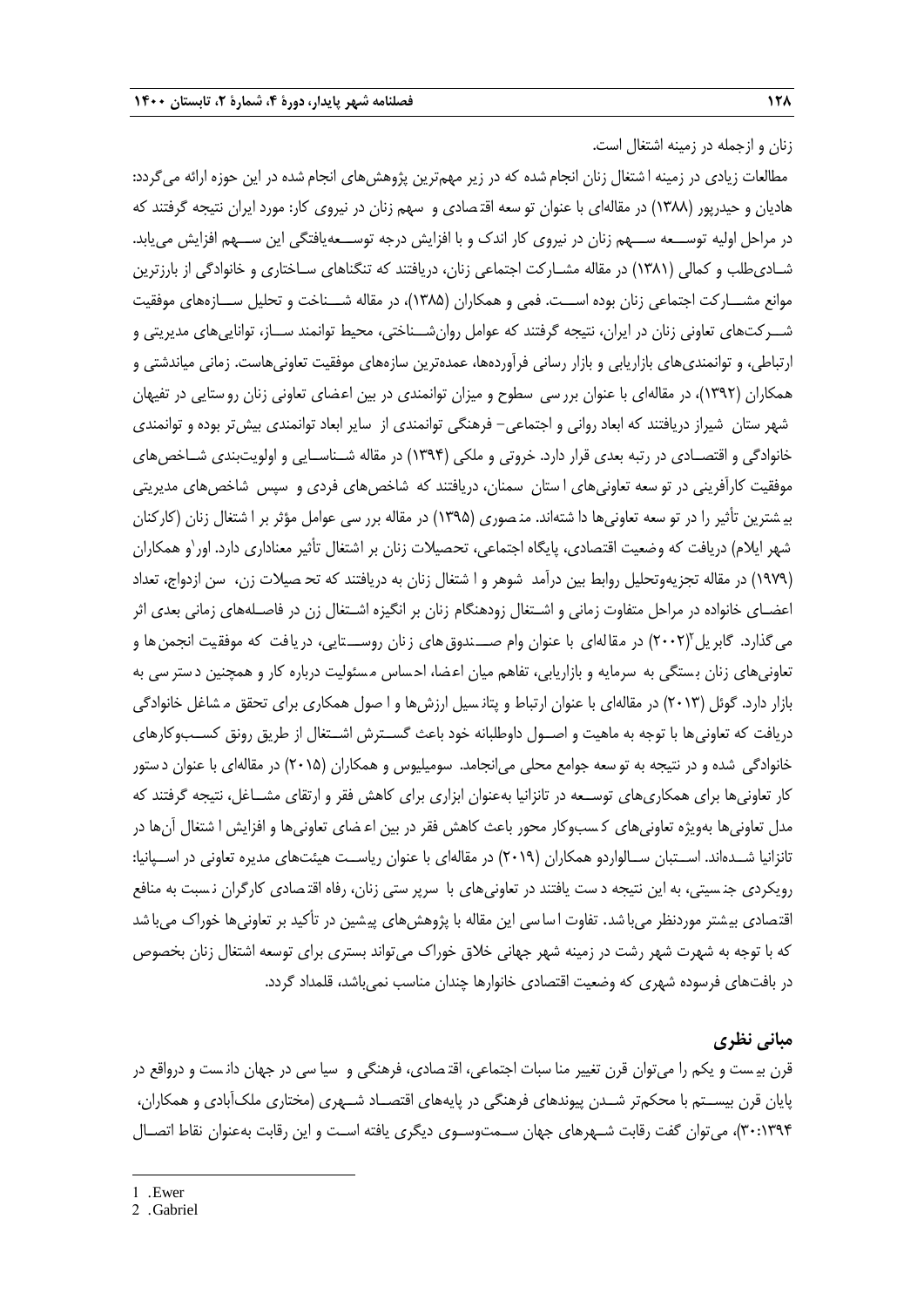شبکهها در چارچوب اقتـصاد جهانی ایجاب می کند تا به دنبال ارائه محـصولات تخـصـصی و خدمات خلاق به بازارهای جهانی با شند تا از این طریق ارائه موفق به کسب جایگاهی منا سب در زنجیره اقتـصاد جهانی شوند (آفتاب،۱۳۹۶-۲۴:۱ شــهرهای خالق موفق فقط مراکز اصــلی شــهری معروف به شــهرهای جهانی که امتیازات ویژهای در امور مربوط به فعالیتهای جهانی اقتصادی، فرهنگی و سیاسی در باالترین رده سلسلهمراتب شهرهای جهانی به خود اختصاص دادهاند، نیســتند ),2008:77Sasaki). بلکه شــهرهایی در این زمینه موفق عمل میکنند به دنبال فراهم کر دن شــرایط کافی برای پرورش خالقیتها و جذب عنا صر خالق با شند )خدامی32:1397،( که ازجمله این زمینهها میتوان به بهرهگیری از توان منا سب زنان در ا شتغال در فعالیتهای منا سب ا شاره کرد. یکی از نزدیکترین مفاهیم جمعیتی به مقوله ر شد و تو سعه اقتصادی، ا شتغال ا ست ( صادقی و عمادزاده،۱۲:۱۳۸۳) و امروزه یکی از مهمترین معیارها بهمنظور ارزیابی درجه توسعهیافتگی یک کشور برخورداری زنان آن کشور از میزان اهمیت و اعتبار الزم در زمینههای مختلف ازجمله اقتصادی بوده و اشتغال زنان بهعنوان یکی از مؤلفههای اصلی توسعه اقتصادی به شمار میرود )تیموری:1395، 27(. از سوی دیگر گســـترش بخشهای مختلف اقتصـــادی و افزایش تولید و اشـــتغال مولد بهطور عام و برای زنان بهطور خاص به ایجاد فرصتهای جذب سرمایه و افزایش سرمایهگذاری نیاز دارد میتوان ادعا کرد که افزایش و رشد رونق اقتصادی از افزایش میزان اشــتغال زنان تأثیر میپذیرد )دورویی87:1389،(. اشــتغال زنان ازنظر جامعهشــناســی خانواده، در ارتباط با عوامل مختلفی شــکل میگیرد و مطالعات کشــورهای صــنعتی نیز از گوناگونی عوامل در این زمینه حکایت دارد )رئیســی و همکاران140:1392،(. افزایش اشتغال زنان که به افزایش سرمایه انسانی میانجامد، بهعنوان اثرگذارترین عوامل بر رشد اقت صادی، نیاز به ترویج فرهنگ م شارکت مردان در م سئولیتهای خانوادگی و ایجاد فر صتهای برابر در جامعه میتواند مو ضوعی الزم در این زمینه به شمار میرود تا زمینه ت سریع ر شد اقت صادی ک شور فراهم گردد ) صفامنش79:1390،(. درحالیکه مدیران و برنامهریزان ک شورهای تو سعهنیافته یا درحالتو سعه به زنان و نقش آنها در سیر تحول و تو سعه جامعه اعتقاد چندانی ندارند و زنان در این کشورها بیشتر عنصر حاشیهای، غیرفعال و غیر مولد بهحساب میآیند )اشکان، ۵۲:۱۳۹۷)، در اکثر کشورها، زمینه حضور زنان در بستر توسعه بر مبنای تعریف همه سونگری و کل $\xi$ رایی توسعه است و زنان نهتنها بهعنوان یک جن سیت، بلکه با جایگاهها و موقعیتهای متنوع و متفاوت برخا سته از توانمندی و مهارتهای علمی- تخصصی و نیز با فرصتهای ایجادشده از سوی جامعه و نظام سیاسی به ایفای نقش در عرصه توسعه میپردازند )افراخته و سرایی134:1392،(. با همه این تفا سیر به نظر میر سد همچنان تا ر سیدن زنان به جایگاه منا سب در زمینه ا شتغال راه درازی باقیمانده ا ست. طبق آمار موجود، در ،2010 زنان با 50 در صد جمعیت، کمتر از یک سوم نیروی کار رسمی جهان بوده که بیش از 60 درصد آنها در بخش غیررسمی مشغول بوده و ازلحاظ سختکوشی، 70 درصد ساعات کار را در جهان دارند (گوگردچیان و همکاران،۱۳۹۲: ۱۴۸). زنان حتی در کشـورهای توسـعهیافته به ترتیب در سـطح م شاغل دفتری، کار خانگی بدون د ستمزد، فرو شندگی و خدماتی، فنی و حرفهای، ا شتغال در سطوح پارلمانی و اجرایی باال و سطوح پایین اجرایی فعالاند. در کشورهای درحالتوسعه زنان به ترتیب در کار خانگی بدون دستمزد، فروشندگی، خدماتی، دفتری، فنی و حرفهای، مدیران و مباشـــران و ســـطوح اجرایی باال فعالیت دارند )پاشـــازانوســـی، 81:1390(. رویکردهای جامعهشناختی را میتوان در سه گروه جستجو کرد: الف) نظم گرایان: پارسونز از جامعه شناسان ساختارگراست که بر ضرورت تفکیک نقشها و تقسیمکار تأکید کرده است و آن را الزمه رسیدن به پیشرفت اقتصادی و صنعتی میداند )رفعتجاه و خیرخواه137:1392،(. دورکیم نیز همچون پارســونز در تبیین دگرگونی ســاختار جامعه از شــکل مکانیک به شکل ارگانیک بر همبستگی اجتماعی تأکید کرده است. وی منشأ همبستگی زنا شویی را در تقسیم جنسی کار میداند. دورکیم نیز چون پار سونز معتقد است انسجام جامعه بر اساس تقسیم جنسی کار تأمین خواهد شد (رفعتجاه و خیرخواه، :1392 138-137(. ب( توســعهگرایان: تفاوتی که در نظریههای گوناگون توســعه وجود دارد به نقشــی که به انســان در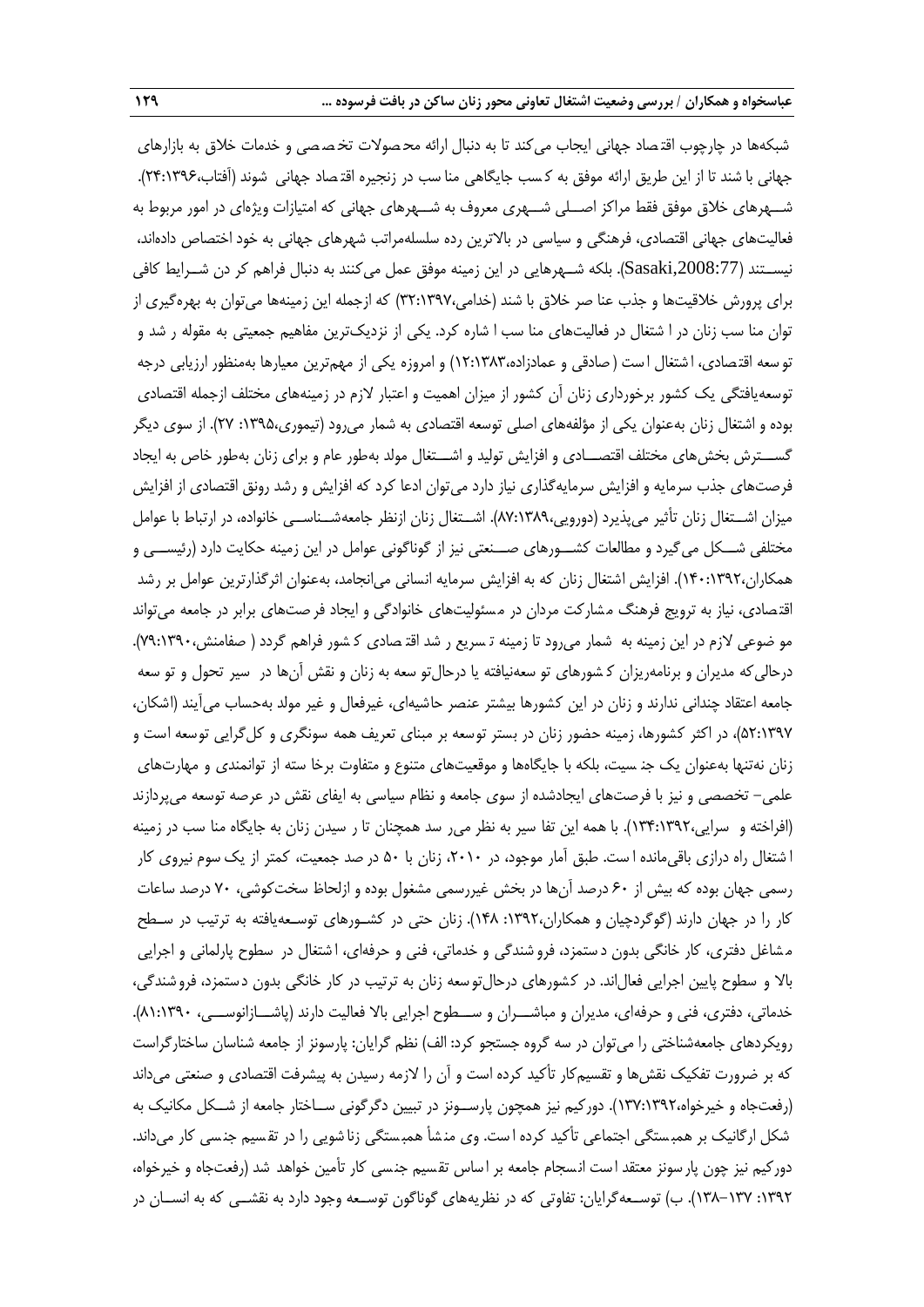تو سعه داده می شود، مربوط ا ست. در نظریههایی که مبتنی بر ر شد اقت صادی ا ست، ان سان نیروی کار ا ست و در خدمت تولید بیشتر. این نظریات معموالً به رفاه مادران ازآنجهت توجه دارند که آنها تولیدکننده و نگهدارنده نیروی کار هستند و به زنان ازآنجهت که تأمینکننده نیروی کار ارزان هستند توجه می شود. این نظریهها معمولاً با تشویق زنان به کسب استقالل مالی و حقوق سیاسی برابر همراه است. در دسته دیگری از نظریههای توسعه، زنان بخش محروم جامعه هستند که باید از برنامههای تو سعه منتفع شوند. این نظریات بر ت ساوی ان سانها نظر دارد و در پی رفع بیعدالتی ا ست. در این نظریات معموالً رفاه خانواده موردتوجه ا ست، ولی تجربه ثابت کرده ا ست که رفاه خانواده لزوماً امنیت و رفاه را برای زنان تضمین نمیکند. اما بر اساس نظریههای مبتنی بر توسعه پایدار، زنان نهتنها در زمره محرومان و مصرفکننده برنامههای توسعه شمرده نمی شوند، بلکه عامل توسعه هستند (رفعتجاه و خیرخواه،١٣٨:١٣٩٢). ج) فمینیستها: بر اهمیت عوامل فرهنگی و اجتماعی در تحدید دسترسی زنان به بازار کار تأکید دارند. طبق این نظریه، گرایش مشاغل زنانه، گرایشی از نقش خانگی آنها است و همانگونه که در بیشتر جوامع کار خانگی کمارزش انگاشته میشود، این مشاغل و مهارتها نیز در بازار کار کمارزش بهح ساب میآیند. وجود خ صو صیاتی نظیر د ستور پذیری بی شتر، شکایت کمتر از کار، عالقه بیشتر به کارهای تکراری و نیاز کمتر به درآمد (زنان معمولاً دومین نانآور خانواده محسوب می شوند) در زنان منجر به اخت صاص کارهای با درآمد کمتر، مهارت پایینتر و نیز تأمین اجتماعی و پی شرفت کمتر به آنان داده می شود )نوری و همکاران،۱۳۹۲:۶٪). قابلذکر است که بخشی از زنان بهرغم وجود مسائلی مانند امکان ضعیف جذب در بازار کار رسمی، ضعف در تخ صص، مهارت و سرمایه و همچنین حمایت اندک نهادهای حمایتی، به دالیل ب سیاری مجبور وارد در بازار ا شتغال و ک سب درآمد شوند )دروی شیفرد و همکاران :1395 79-80(. رویکردهای اقت صادی را میتوان در سه دیدگاه عمده جای داد: تئوریهای نئوکلاســیک، تئوریهای تقســیم.بندی بازار کار و تئوریهای جنســیت. الف) در تئوریهای نئوکالسیک برای تبیین مسئله اشتغال زنان و تفاوت جایگاه زن و مرد در بازار کار، از عوامل اقتصادی استفاده میشود. بر اســـاس این دیدگاه زنان به دلیل بهرهوری کمتر در مقایســـه با مردان از جایگاه و درآمد نازلتری برخوردارند. یکی از مفرو ضات اقت صاددانان کال سیک آن ا ست که در شرایط رقابتی به کارگران مزدی معادل ارزش نهایی مح صول پرداخت می شود. (رفعتجاه و خیرخواه، ۱۳۹:۱۳۹۲). ب) در تئوری های تقسیمبندی بازار کار فرض اساسی این است که جنسیت یکی از مهمترین عواملی ا ست که بازار کار را به دو بخش جداگانه تق سیم میکند. در بخش زنانه بازار کار، تعداد م شاغل بهصورت تصنعی و غیرواقعی محدود میشود. این محدودیت موجب بروز تراکم در "بخش زنانه بازار" کار میشود و این نکته دلیل ا صلی پایین بودن جایگاه شغلی و د ستمزدهای زنان است. (رفعتجاه و خیرخواه، ۱۳۹:۱۳۹۲). پ) تئوریهای جن سیتی: تفاوت در شخ صیت اجتماعی را از طریق سه مدل بیولوژیکی، فرهنگی- اجتماعی و اجتماعی زی ستی تو ضی میدهد. تفاوتهای فیزیکی میان دو جنس، از ســوی بســیاری از محیطگرایان نیز تصــدیق میشــود. اما درک طبیعت زی ست شناختی جن سیت و روندی که بر ا ساس آن، گروهبندیهای جن سیتی ایجاد می شود، پیچیده و م شکل ا ست. این پیچیدگی از تعامل عوامل زیســتشــناختی و اجتماعی و تأثیرپذیری پدیدههای بیولوژیکی از عوامل اجتماعی و فرهنگی ناشی میشود )رفعتجاه و خیرخواه، 140:1392(.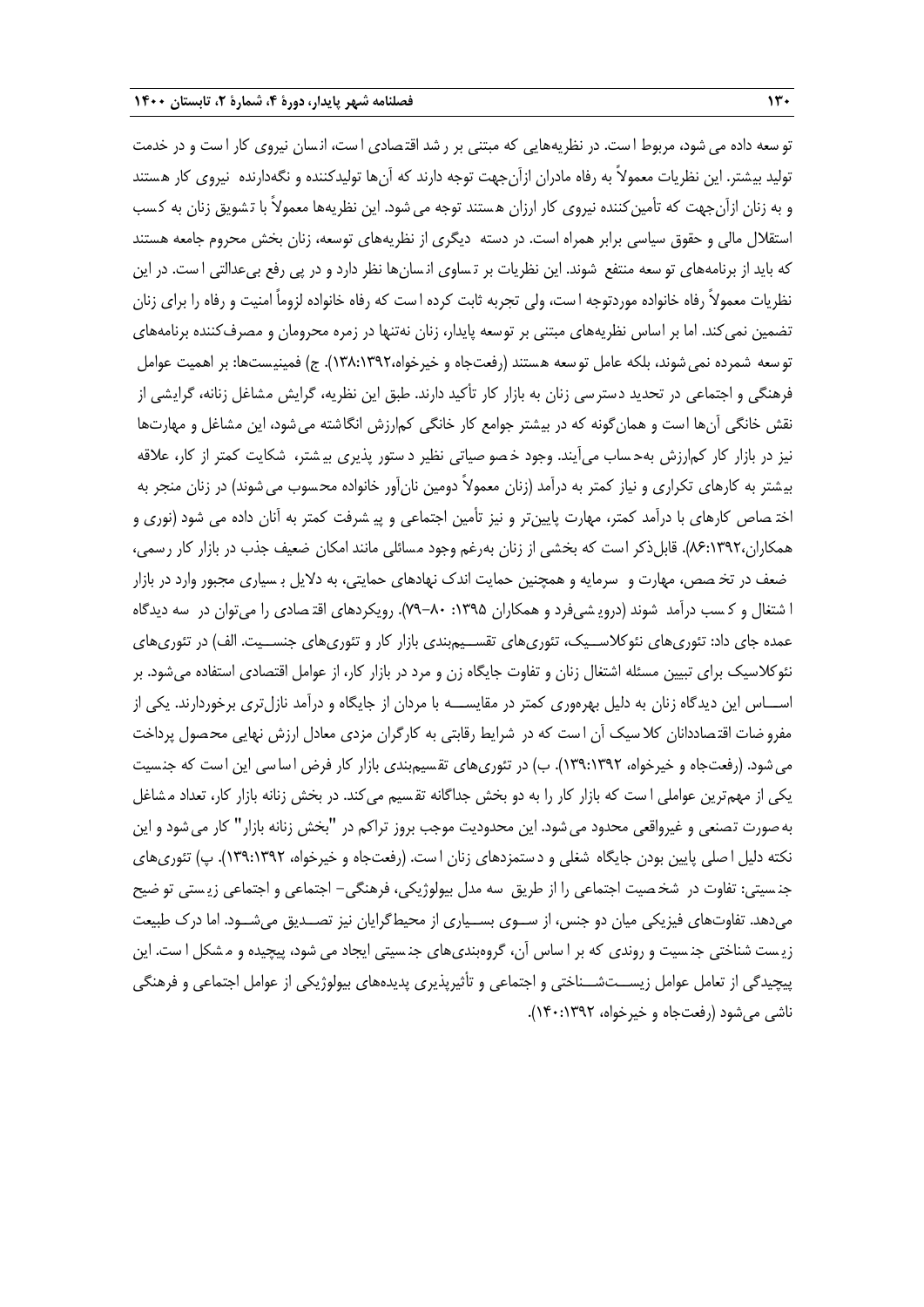

**شکل شماره .1 مدل مفهومی پژوهش**

## **روش پژوهش**

این پژوهش ازنظر هدف، کاربردی و ازنظر ماهیت دادهها، یک پژوهش کمی اســت. دادههای پژوهش از طریق مطالعات میدانی با ابزار پرسـشـنامه، مصـاحبه و مشـاهدات و از طریق منابع کتابخانهای در قالب مقاالت و کتابها گردآوریشـده است. جامعه آماری پژوهش زنان ساکن در بافتهای فرسوده مناطق ،1 ،2 ،3 و 4 شهر رشت بوده است. بهمنظور تعیین حجم نمونه از نمونهگیری ت صادفی طبقهای چند مرحله و با روش کوکران، تعداد 384 پر س شنامه از نوع طیف لیکرت، در بین زنان ساکن در 4 منطقه دارای بافت فر سوده موردا شاره متنا سب با جمعیت در هر مناطق فوق به ترتیب ،55 ،163 ۱۵۲ و ۱۴ پر سشنامه توزیع گردید. درنهایت با توجه به پاسخهای جامعه نمونه، تعداد ۳۷۹ پر سشنامه که بهصورت کامل پاسخ داده شد، تجزیهوتحلیل شد. جهت ارزیابی روایی پرسشنامه از نظرات ۱۰ نفر از متخصصین حوزه مطالعات شهری استفاده گردید و همچنین پایایی پرسشنامه با آلفای کرونباخ بررسی شد که مقدار آن 0/852 به دست آمد. بررسی جامعه نمونه پژوهش بهصورت مرحلهای بوده و در هر مرحله بنا بر میانگین جامعه تعداد افراد مشخصشده است. در این روش با الگوبرداری از روش بدون جایگزینی، ابتدا کل جامعه نمونه ازنظر تمایل به کار به صورت تعاونی سنجیده شد که از 379 نفر پاســـخگو، 375 نفر تمایل به فعالیت داشـــتهاند. پسازآن، پاســـخگویان ازنظر برخورداری از ویژگیهای اجتماعی- اقتصادی قابلقبول برای فعالیت سنجیده شدند و تعداد 101 نفر شناسایی شدند. در مرحله آخر سعی شد افرادی شناسایی شوند که دارای ویژگیهای موردنیاز برای فعالیت بهصورت تعاونی بودهاند. بنا بر بررسیها، تعداد 67 نفر توانایی فعالیت در بخش تعاونی را دا شتهاند. معیار شنا سایی افراد در گروههای مختلف فوق، باالتر بودن رتبه آنها از میانگین )عدد 3( بوده است. بهمنظور تجزیهوتحلیل اطالعات و دادهها از نرمافزار SPSS استفاده گردید.

| منبع                            | متغير                                                             | شاخص         |
|---------------------------------|-------------------------------------------------------------------|--------------|
| زمانی میاند شتی و همکاران،١٣٩١؛ | سـن، تحصـيلات، شـغل، تعداد فرزند، اعتمادبهنفس، اسـتقلال فكرى،     | فردى–شخصيتى  |
| گلابی، ابراهیمی و علی           | مسئولیتپذیری، ریسکپذیری، وجدان کاری، صبر، خلاقیت و نوآوری،        |              |
| بیگی،۱۳۹۲؛ حسینی و              | تفاهم                                                             | (روانشناختی) |
| لشــگرارا،١٣٩٣؛ بندرز و نيک     | تعامل (مشــاركت اجتماعي) أگاهي اجتماعي (ميزان أگاهي افراد از حقوق |              |
| نامی،۱۳۹۲؛ طاهرخانی و قرنی      | فردی و اجتماعی در شـــهر، میزان آگاهی افراد از وظایف ســـازمانهای |              |
| آرا،۱۳۸۴؛ لطیفی و همکاران،۱۳۹۳؛ | دولتی و غیردولتی مربوط به شهر، میزان آگاهی افراد از مزایای مشارکت | اجتماعى      |
| حیدری و همکاران،۱۳۹۴؛ موحدی،    | در جامعه، میزان آگاهی افراد از وجود فعالیت های مذهبی و خیریه و    |              |
| ۱۳۹۴؛ ردی،۱۹۷۳؛ لیپست،۱۹۹۳؛     | اجتماعی در محله)                                                  |              |
| گابريل،۲۰۰۲؛ هلي،۱۹۹۷           | درآمد، پسانداز، دریافت تسهیلات، دریافت کمک مالی، داشتن اموال      | اقتصادى      |

**جدول شماره.1 شاخصها و متغیرهای مورداستفاده**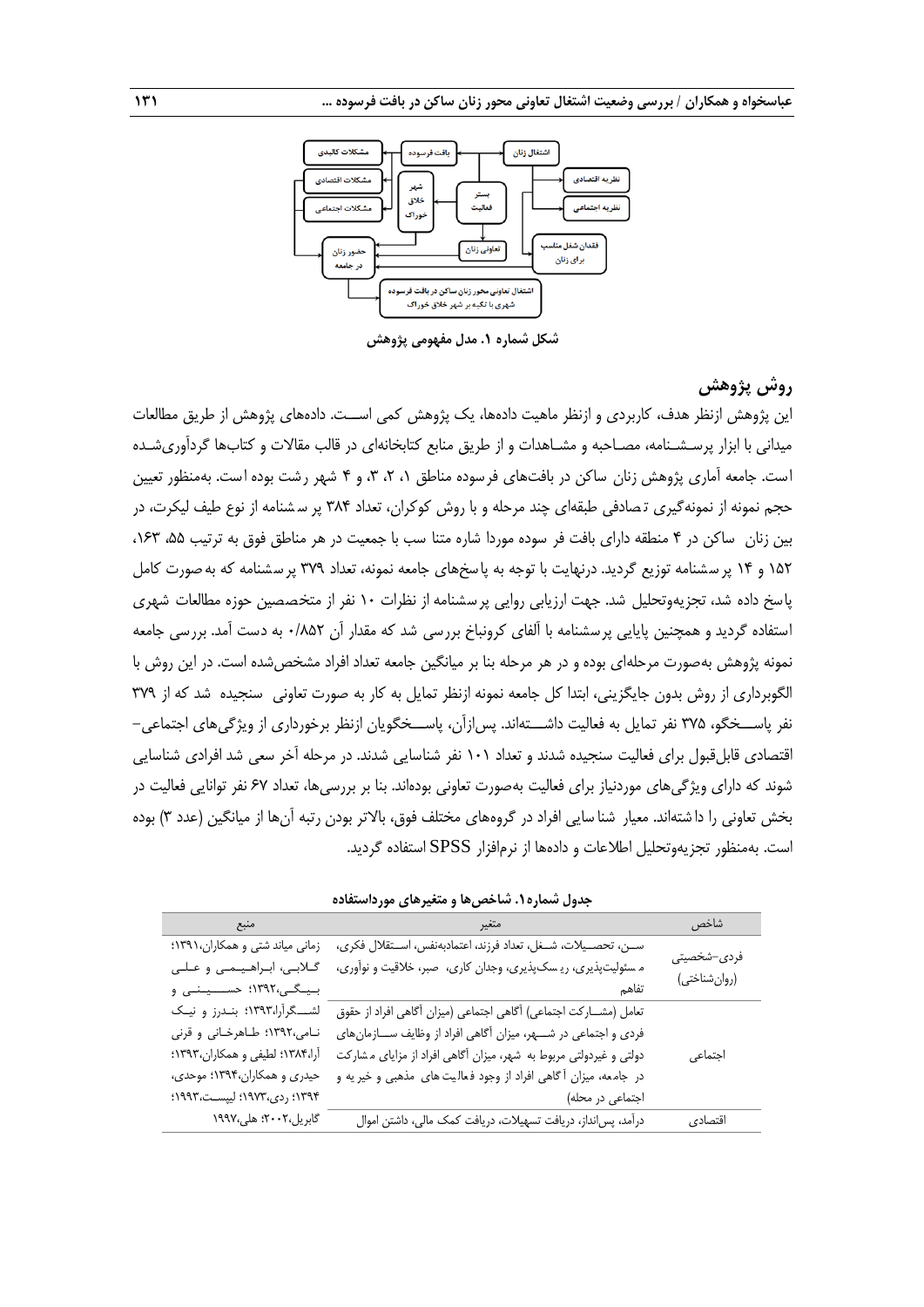**محدوده موردمطالعه**

شهر رشت با مساحت 10240 هکتار، در مرکز جلگه گیالن در محدوده بین 49 درجه و 35 دقیقه و 45 ثانیه طول شرقی و 37 درجه و 16 دقیقه و 30 ثانیه عرض شمالی واقع شده ا ست. مطابق سر شماری ر سمی ک شور در سال 1395 شهر ر شت دارای ۶۰۳۳۷۴ جمعیت ده ساله و بیشتر و جمعیت فعال اقتصادی ۲۴۰۶۷۸ نفر بوده است که ۲۰۷۲۶۲ نفر آنان را شاغل و ۳۳۴۱۶ نفر را بیکار تشکیل میدهد (نتایج عمومی سرشماری نفوس و مسکن ۱۳۹۵). بر اساس نتایج سرشماری نفوس و مسکن سال ۱۳۹۵، شهر رشت دارای نرخ اشتغال ۶/۱/۱ و نرخ بیکاری ۱۳/۹ درصد است. همچنین نرخ اشتغال مردان 89/7 و نرخ اشـــتغال زنان 74/2 و نرخ بیکاری مردان 10/3 و نرخ بیکاری زنان 25/8 میباشـــد. این آمارها نشاندهنده نرخ بیکاری بیشتر زنان، نسبت به نرخ بیکاری مردان میباشد.



**شکل شماره .2 موقعیت منطقه موردمطالعه**

#### **بحث و یافتهها**

زنان ساکن در بافت فرسوده شهر رشت تمایل نسبتاً خوبی برای فعالیت در بخش خوراک بهصورت تعاونی دارند، چرا که تمایل زنان در همه گویهها بالاتر از میانگین بوده و این عدد بین ۳/۷۳ تا ۳/۸۷ در نو سان بوده ا ست. بر ا ساس شکل ۳ بیشترین میزان تمایل در منطقه 2 و کمترین میزان در منطقه 4 مشاهدهشده است.

در ارتباط با ویژگیهای اجتماعی- اقتصــادی زنان ســاکن در بافت فرســوده )شــکل 3(، همه مناطق میزانی پایینتر از میانگین دارند و این عدد بین 2/86 تا 2/76 در نو سان ا ست. کمترین میزان در منطقه 3 و بی شترین آن در مناطق 1 و 4 بهطور یکسـان دیده میشـود. در ارتباط باوجود روحیه کار تعاونی و همچنین ویژگیهای سـازگار زنان به این رویکرد نیز درمجموع وضـعیت نسـبتاً مطلوب بوده و شـاخصها باالتر از میانگین بودهاند. میانگین کلیه ابعاد نشـان میدهد که زنان موردمطالعه، ازنظر فعالیت در بخش خوراک به صورت تعاونی، با نو سان ب سیار ناچیز بین ٣/١ تا ٣/٢، در و ضعیت ن سبتاً مناسبی قرار دارند (شکل ۳) که بیشترین میزان در منطقه ۳ و کمترین آن در منطقه ۴ مشاهدهشده است. تأکید می شود که دلیل اینکه منطقه 5 در هیچیک از موارد بررسی نشده به دلیل نبود بافت فرسوده در این منطقه بوده و جامعه نمونه از سایر مناطق انتخابشدهاند. در ادامه، یافتهها با استفاده از آمار استنباطی بررسی و در زیر ارائه گردیده است.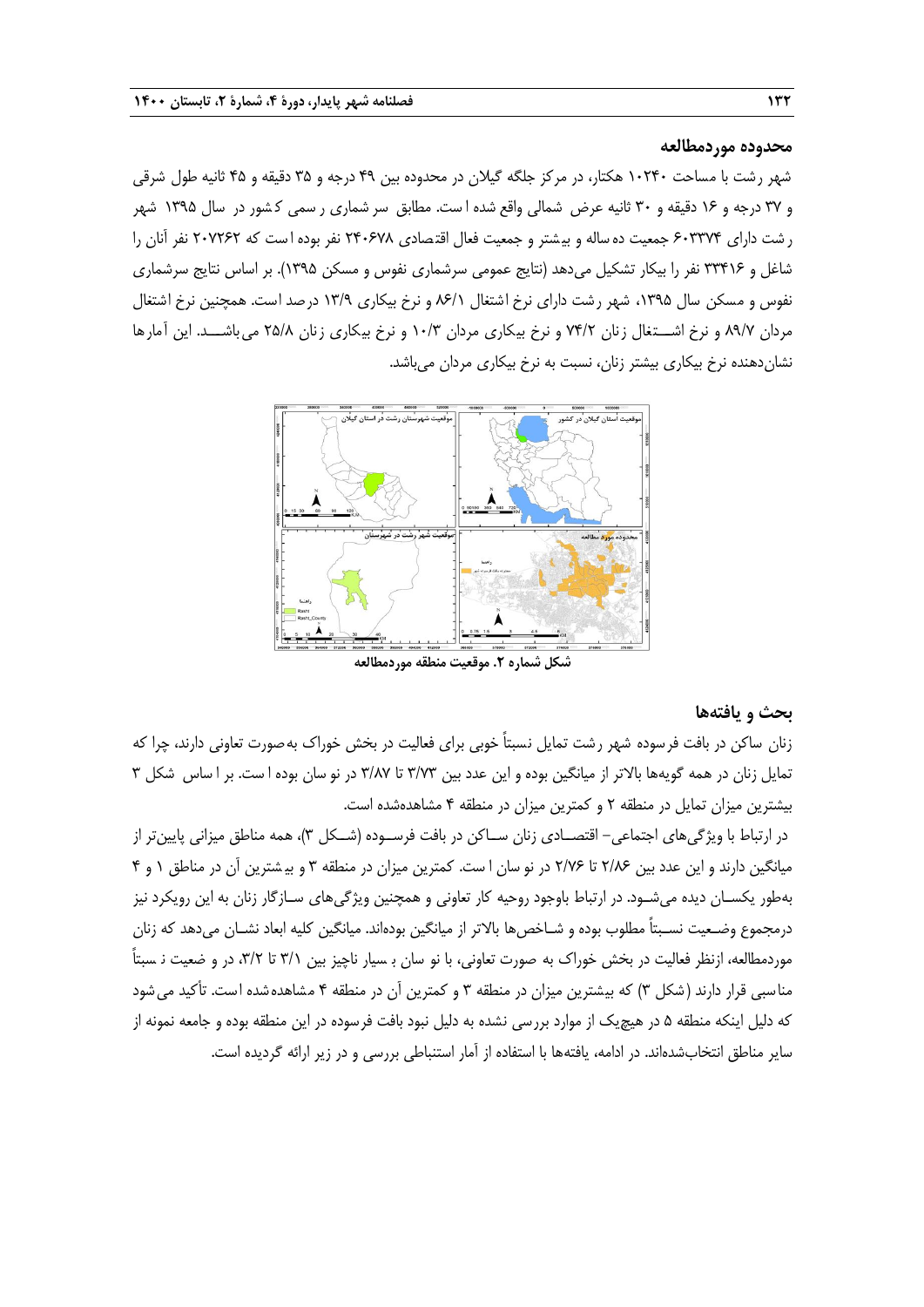

**شکل شماره .3 وضعیت ویژگیهای مناطق شهر رشت در ارتباط با فعالیت در بخش خوراک بهصورت تعاونی**

### **تمایل برای فعالیت در بخش تعاونیهای خوراک**

تمایل به فعالیت در بخش تعاونی برای بخش خوراک با آزمون دوجملهای بررسیشده است. بنا بر نتایج آزمون (جدول ۲)، 61 درصــد از پاســ دهندگان معادل 231 نفر تمایل به فعالیت در زمینه غذاهای محلی رشــت دارند. گرچه اگر آموزش و منافع این کار بیان شود و یا نمونهای از انجام این فعالیتها در شهر دیده شود، احتماالً تمایل بانوان بیشتر خواهد شد. به خاطر اهمیت بحث منافع و درآمدزایی، 66 در صد بانوان عالقهمند به ک سب درآمد از این راه ه ستند. همچنین 79 در صد تمایل دارند این ا صول را به دیگران آموزش دهند. همچنین 73 در صد بانوان ابراز نمودهاند که تمایل دارند در زمینه تهیه مواد اولیه مواد غذایی فعالیت کنند. اما مو ضوع مهم تمایل اندک بانوان برای همکاری با یکدیگر در این زمینه ا ست، چرا که 60 درصد آنها ابراز نمودهاند که تمایلی به همکاری نداشته و میخواهند بهصورت فردی فعالیت کنند.

|                        | .                          |           |                  |                       | . .                          |                        |                            |                            | . <i>.</i> . |              |                                          |     |
|------------------------|----------------------------|-----------|------------------|-----------------------|------------------------------|------------------------|----------------------------|----------------------------|--------------|--------------|------------------------------------------|-----|
| فراواني<br>مورد انتظار | درصد                       | فراواتى   | رليق             | $\zeta^{\varepsilon}$ | متغير                        | فراوانى<br>مورد انتظار | دره                        | فراوانه                    | ڮ؞           | $\zeta_{66}$ | متغير                                    |     |
|                        | $\cdot/\tau$               | ٨٠        | $\tau$ $\lt$ $=$ | اول                   | تمایل به آموزش دستور آشپزی   |                        | $\cdot$ /۳۹                | ۱۴۸                        | $r ==$       | اول          | علاقهمندی به فعالیت در                   |     |
| $\cdot/\Delta$ .       | $\cdot$ /yq                | ٣٩٩       | ٣>               | دوم                   | و نحوه پخت غذاهای محلی به    | $\cdot/\Delta$         | .99                        | $\mathsf{r}\mathsf{r}$     | ٣>           | دوم          | زمینه غذاهای محلی                        |     |
|                        | $\sqrt{\cdot \cdot \cdot}$ | ٣٧٩       |                  | جمع                   | ديگران                       |                        |                            | $\sqrt{\cdot \cdot \cdot}$ | ٣٧٩          |              | جمع                                      | رشت |
|                        | .49.                       | ۲۲۶       | $\tau$ $\lt$ $=$ | اول                   | تمایل به همکاری با دیگران در |                        | $\cdot$ /٣۴                | ١٢٨                        | $r ==$       | اول          | تمایل به درآمدزایی از                    |     |
| $\cdot/\Delta$ .       | $.$ /۴.                    | ۱۵۳       | ٣>               | دوم                   | ارتباط با فعالیت در زمینه    | $\cdot/\Delta$         | ۱۶۶                        | ۲۵۱                        | ٣>           | دوم          | اطريق غذاهاي محلى                        |     |
|                        | $\sqrt{\cdot \cdot \cdot}$ | ٣٧٩       |                  | جمع                   | غذاهاي محلي رشت              |                        | $\sqrt{\cdot \cdot \cdot}$ | ٣٧٩                        |              | جمع          | رشت                                      |     |
|                        | $\cdot$ /۲۷                | $\cdot$ ۴ | $\tau$ $\lt$ $=$ | اول                   | علاقهمند به تهيه مواد اوليه  |                        | $\cdot/\rangle$ .          | ٣٩                         | $r ==$       | اول          | تمایل به یادگیری آشپزی                   |     |
| $\cdot/\Delta$ .       | $\cdot/\Upsilon$           | ٢٧۵       | ٣>               | دوم                   | غذاهای محلی برای فعالیت در   | $\cdot/\Delta$ .       | .9.                        | rr.                        | ٣>           | دوم          | و نحوه پخت غذاهای<br>محلى براى درآمدزايي |     |
|                        | $\sqrt{\cdot \cdot \cdot}$ | ٣٧٩       |                  | جمع                   | بخش مواد غذايي               |                        | $\sqrt{\cdot \cdot }$      | ٣٧٩                        |              | جمع          | يشتر                                     |     |

**جدول شماره .2 نتایج آزمون دوجملهای گویههای تمایل به فعالیت در بخش تعاونیهای خوراک شهر رشت**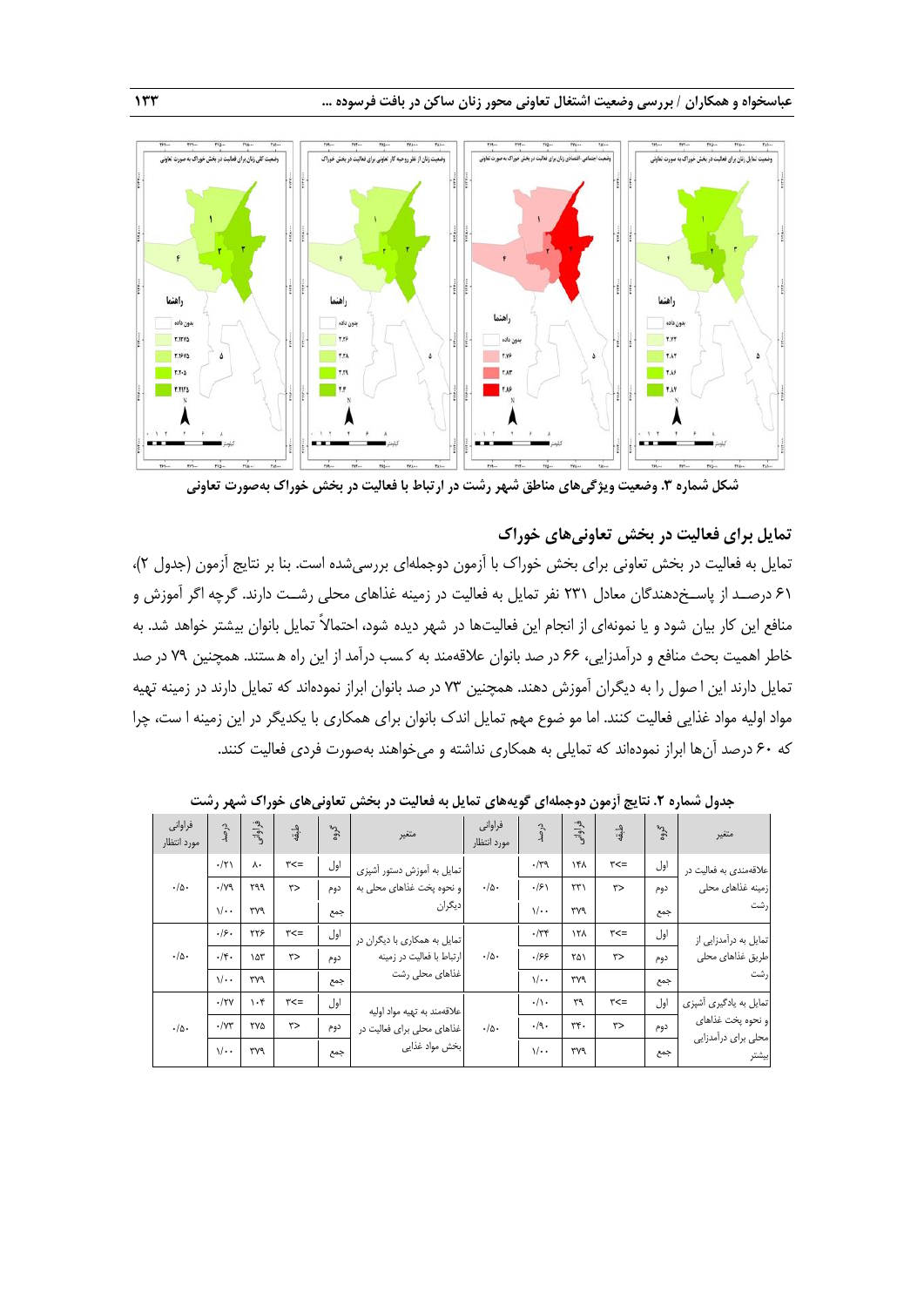| میانگین رتبهای     | گويەھا                                   | میانگین رتبهای | گويەھا                                                |
|--------------------|------------------------------------------|----------------|-------------------------------------------------------|
| $\tau/\tau\tau$    | علاقهمندي به تهيه مواد اوليه غذاهاي محلي | $\frac{1}{2}$  | علاقهمندی به فعالیت در زمینه غذاهای محلی رشت          |
|                    | برای فعالیت در بخش مواد غذایی            | $\tau/\tau$    | تمایل به درآمدزایی از طریق غذاهای محلی رشت            |
| <b>TAV/TVT</b>     | کای دو                                   | ۴/۴۲           | تمایل به یادگیری اصولی دستور آشپزی و                  |
| ۵                  | درجه آزادى                               | ۳/۷۹           | تمایل به آموزش دستور آشپزی و  به دیگران               |
| $\cdot/\cdot\cdot$ | سطح معناداري                             | Y/Y            | تمایل به همکاری با دیگران در ارتباط با فعالیت درزمینه |
|                    |                                          |                | غذاهای محلی رشت                                       |

جدول شماره **۳.** نتایج رتبهبندی آزمون فریدمن برای تمایل فعالیت در بخش تعاونیهای خوراک شهر رشت

نتایج آزمون فریدمن از رتبهبندی گویههای تمایل برای فعالیت در بخش تعاونی خوراک نشـان میدهد که گویه تمایل به یادگیری اصولی دستور آشپزی و نحوه پخت غذاهای محلی رشت برای درآمدزایی بیشتر بالاترین رتبه را دارد (جدول ۳). اما به صورت کلی آزمون دوجملهای ن شان داده که 99 در صد افراد مورد پر سش که شامل 375 خانم می شوند، تمایل بانوان برای فعالیت در بخش تعاونیهای خوراک شهر رشت را دارند که مقدار بسیار مناسبی به نظر میرسد )جدول 4(.

**جدول شماره .4 نتایج آزمون دوجملهای تمایل برای شاخص فعالیت در بخش تعاونیهای خوراک** 

|                                                               |                |                            |            |       |       | .           |
|---------------------------------------------------------------|----------------|----------------------------|------------|-------|-------|-------------|
| ِ فراوانی مورد انتظار       معناداری برای فراوانی مورد انتظار |                | در صد                      | فراوانى    | طبقه  | کر وہ | شاخص        |
|                                                               |                |                            |            | マー マー | اول   |             |
| $\cdot$ / $\cdot$ $\cdot$                                     | $\cdot/\Delta$ | .199                       | ۳۷۵        | ۳>    | دوم   | داشتن تمایل |
|                                                               |                | $\sqrt{\cdot \cdot \cdot}$ | <b>TV9</b> |       | جمع   |             |
|                                                               |                |                            |            |       |       |             |

**داشتن شرایط فعالیت در بخش تعاونیهای خوراک**

در بخش پی شین تمایل بانوان برای فعالیت در بخش تعاونیهای خوراک شهر ر شت برر سی شد. نتایج حا صل از بخش پی شین یعنی تمایل ن شان داد که 99 در صد بانوان معادل 375 نفر متمایل به فعالیت در بخش تعاونیهای خوراک شهر رشت میباشند. بعد از سنجش تمایل باید برخورداری از شرایط فعالیت در بخش تعاونیهای خوراک بررسی شود. ازاینرو در قسمت شرایط اجتماعی و خانوادگی و اقتصادی 375 نفر از کسانی که تمایل داشتهاند، تجزیهوتحلیل شدهاند. **شرایط اجتماعی- خانوادگی**

در گویه پشتیبانی خانواده از این فعالیت، 59 درصد از این پشتیبانی برخوردار هستند. برخورداری اندک 41 درصد باقیمانده نیز مقدار زیادی اسـت که باید نسـبت به روشـن نمودن منافع این فعالیتها برای خانواده نیز اقدام شـود تا میزان احتمال موفقیت بانوان در فعالیتها بی شتر شود. همچنین خانواده 56 در صد از آنها با تفکرات مرد ساالرانه مخالف بوده اما 44 درصد هنوز این تفکرات را دارند. در جدول 6 نتایج این بررسی بر اساس آزمون دوجملهای نشان دادهشده است.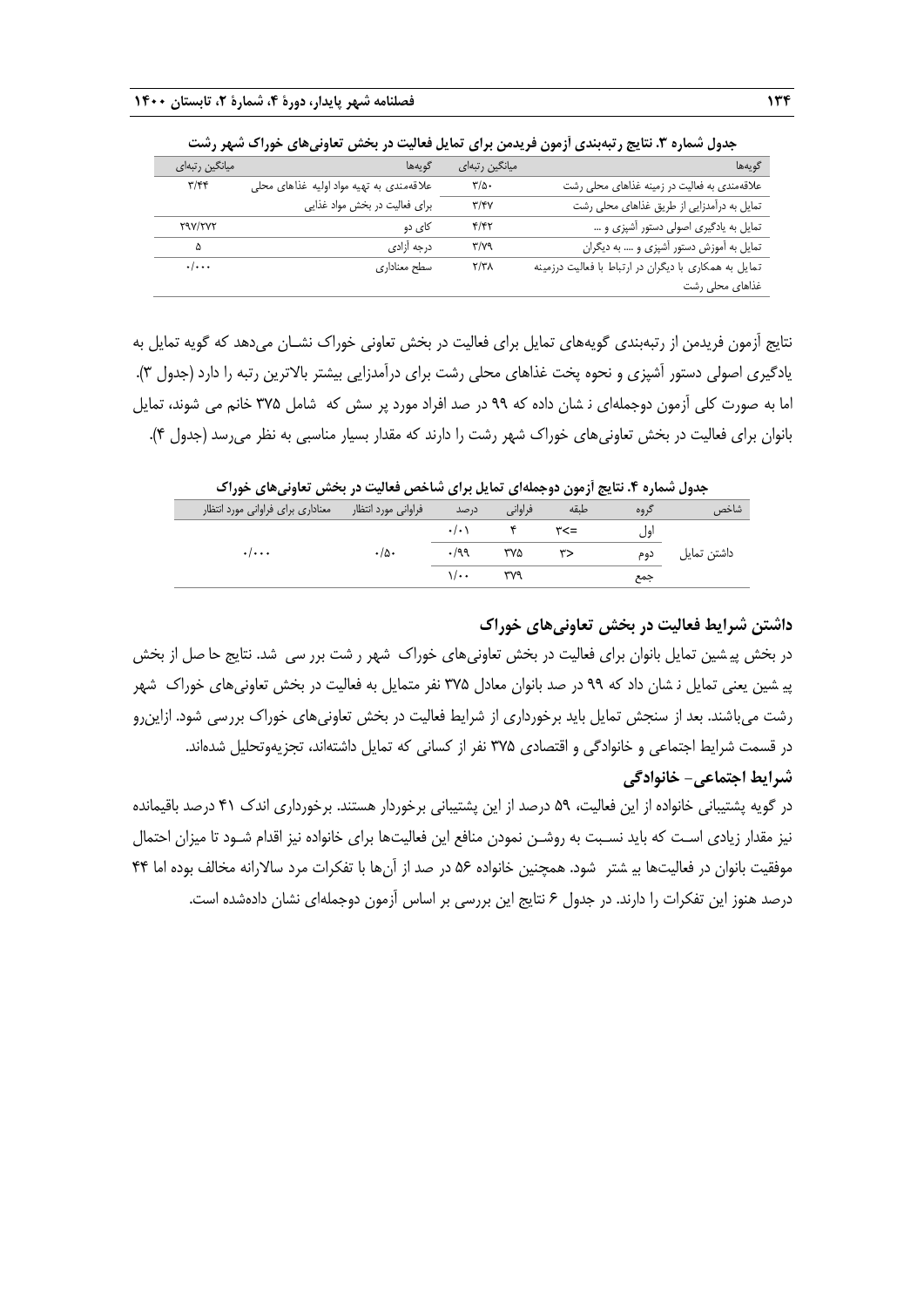| معناداري فراواني<br>مورد انتظار | فراواني مورد<br>انتظار | درصد                       | فراواني      | ڮ                | $\frac{1}{2}$ | متغير                                                 | معناداري فراواني<br>مورد انتظار | فراوانی مورد<br>انتظار | درصد                       | فراواني                    | ېلقه             | گوه                        | متغير                                  |      |                              |        |     |                                       |
|---------------------------------|------------------------|----------------------------|--------------|------------------|---------------|-------------------------------------------------------|---------------------------------|------------------------|----------------------------|----------------------------|------------------|----------------------------|----------------------------------------|------|------------------------------|--------|-----|---------------------------------------|
|                                 |                        | .154                       | ٢٣٧          | $\tau$ $\lt$ $=$ | اول           |                                                       |                                 |                        | .708                       | $\mathbf{y}$               | $\tau$ $\lt$ $=$ |                            | اموافقت خانواده با <mark>ا</mark> ول   |      |                              |        |     |                                       |
| $\cdot/\cdot\cdot$              | $\cdot/\Delta$ .       | .175                       | ۱۳۸          | ٣>               | دوم           | محدود نبودن زن به کار های<br>داخل منزل از طرف خانواده | $\cdot/\Delta$ .                | $\cdot/\Delta$ .       | .155                       | ١٧۵                        | r                |                            | فعـاليـت در بخش دوم                    |      |                              |        |     |                                       |
|                                 |                        | $\sqrt{\cdot \cdot \cdot}$ | ۳۷۵          |                  | جمع           |                                                       |                                 |                        |                            |                            |                  | $\sqrt{\cdot \cdot \cdot}$ | ۳۷۵                                    |      | جمع                          | غذا    |     |                                       |
|                                 |                        | .4.9                       | ۳۶           | $\tau$ $\lt$ $=$ |               | موافقت با کار در خارج از منزل  <sup> ول</sup>         |                                 |                        | $\cdot$ /۴۱                | ۱۵۴                        | $\tau$ $\leq$    | اول                        |                                        |      |                              |        |     |                                       |
| $\cdot/\cdot\cdot$              | $\cdot/\Delta$ .       | $\cdot$ /9)                | ٣٣٩          | ٣>               |               | در كنار ايفاى نقش دختر يا دوم                         | $\cdot/\cdot\cdot$              | $\cdot/\Delta$ .       | .709                       | $\uparrow\uparrow\uparrow$ | $\tau$           | دوم                        | پشتيبانى خانواده                       |      |                              |        |     |                                       |
|                                 |                        | $\sqrt{\cdot \cdot \cdot}$ | ۳۷۵          |                  | جمع           | همسر يا مادر بودن                                     |                                 |                        | $\sqrt{\cdot \cdot \cdot}$ | ٣٧۵                        |                  | جمع                        |                                        |      |                              |        |     |                                       |
|                                 |                        | .49                        | ۳۵۱          | $r ==$           |               | اکمرنگ شــدن باورهاي ســنتي <mark>ا</mark> لول        |                                 |                        | $\cdot$ /۴۴                | ۱۶۱                        | $\tau$ $\lt$ $=$ | اول                        |                                        |      |                              |        |     |                                       |
| $\cdot/\cdot\cdot$              | $\cdot/\Delta$ .       | $.  .$ ۶                   | $\mathbf{r}$ | ٣>               |               | در باره خروج ز نان از منزل در دوم                     |                                 |                        |                            |                            |                  | $\cdot/\cdot$ \۴           | $\cdot/\Delta$ .                       | .185 | $\uparrow \uparrow \uparrow$ | $\tau$ | دوم | مخالفت خانواده با<br>تفكرات مردسالارى |
|                                 |                        | $\sqrt{\cdot \cdot \cdot}$ | ۳۷۵          |                  | جمع           | محله                                                  |                                 |                        | $\sqrt{\cdot \cdot \cdot}$ | ٣٧۵                        |                  | جمع                        |                                        |      |                              |        |     |                                       |
|                                 |                        |                            |              |                  |               |                                                       |                                 |                        | $\cdot/\gamma\gamma$       | ٣۶٩                        | $\tau$ $=$       | اول                        |                                        |      |                              |        |     |                                       |
|                                 |                        |                            |              |                  |               |                                                       | $\cdot/\cdot\cdot$              | $\cdot/\Delta$ .       | $\cdot/\tau\Lambda$        | ۱۰۶                        | r                | دوم                        | أزادي براي خروج از<br>منزل در هر ساعتی |      |                              |        |     |                                       |
|                                 |                        |                            |              |                  |               |                                                       |                                 |                        | $\sqrt{\cdot \cdot \cdot}$ | ٣٧۵                        |                  | جمع                        |                                        |      |                              |        |     |                                       |

| جدول شماره ۵. نتایج ازمون دوجملهای برای گویههای شرایط اجتماعی- خانوادگی فعالیت در بخش تعاونیهای خوراک |  |  |
|-------------------------------------------------------------------------------------------------------|--|--|
|-------------------------------------------------------------------------------------------------------|--|--|

بر ا ساس جدول ۵، یکی از محدودیتهای موجود در زمینه فعالیتهای تعاونی در بخش خوراک، آزادی اندک بانوان برای خروج از منزل در ساعات حضور در تعاونی میباشد. چرا که 72 درصد از آزادی اندکی در این زمینه برخوردار هستند. 64 درصد بانوان ابراز نمودند که خانواده آنها وظیفه زن را محدود به کارهای داخل خانه میدانند. البته 91 درصد میخواهند در کنار ایفای نقش دختر یا همسر یا مادر بودن به فعالیت در خارج خانه نیز بپردازند که پتانسیل باالیی محسوب میشود. در کنار نقش خانواده در تشویق، حمایت و پشتیبانی از بانوان، همسایگان نیز نقش بسزایی دارند. در این زمینه 94 درصد بانوان ابراز نمودهاند که باورهای سنتی مردم محله درباره خروج زنان از منزل هنوز وجود دارد که محدودیتی چ شمگیر به شمار میرود (جدول ۶). نتایج رتبهبندی آزمون فریدمن نیز در جدول ۶ قابل۵شاهده است و نتایج کلی شرایط اجتماعی و خانوادگی بر ا ساس آزمون دوجملهای ن شان میدهد که 74 در صد معادل 277 نفر از بانوان شرایط خانوادگی و اجتماعی برای فعالیت در بخش تعاونی خوراک شهر رشت را دارا هستند )جدول 7(.

| جدول شماره ۶. رتبهبندی ازمون فریدمن برای گویههای شرایط اجتماعی- خانوادگی فعالیت در بخش تعاونیهای خوراک |  |  |
|--------------------------------------------------------------------------------------------------------|--|--|
|--------------------------------------------------------------------------------------------------------|--|--|

| میانگین رتبهای                  | گويه                                                   | میانگین رتبها <i>ی</i> | گويه                                              |
|---------------------------------|--------------------------------------------------------|------------------------|---------------------------------------------------|
| 5/91                            | موافقت با كار در خارج از منزل در كنار ايفاى ساير نقشها | ۲/۱۵                   | موافقت خانواده با فعالیت در بخش غذا               |
| $Y/Y$ ۵                         | کمرنگ شــدن باورهای ســنتی درباره خروج زنان از منزل در | Y/YY                   | یشتیبانی خانواده                                  |
|                                 | محله                                                   |                        |                                                   |
| $\lambda$ . $V/\Delta$ 95       | کای دو                                                 | ۴۱۶۸                   | مخالفت خانواده با تفكرات مردسالارى                |
| ء                               | درجه آزادى                                             | ۳/۹۹                   | آزادی برای خروج از منزل در هر ساعتی               |
| $\cdot$ $\cdot$ $\cdot$ $\cdot$ | سطح معناداري                                           | $\frac{1}{2}$          | محدود نبودن زن به كارهاى داخل منزل از طرف خانواده |

|  | جدول شماره ۷. نتایج ازمون دوجملهای برای شاخص شرایط اجتماعی- خانوادگی فعالیت در بخش تعاونیهای خوراک |  |  |  |  |  |  |  |  |  |  |  |  |
|--|----------------------------------------------------------------------------------------------------|--|--|--|--|--|--|--|--|--|--|--|--|
|--|----------------------------------------------------------------------------------------------------|--|--|--|--|--|--|--|--|--|--|--|--|

| فراواني مورد انتظار معناداري براي فراواني مورد انتظار |                | فراوانی درصد                           |      | طبقه          | گ وه | ر شاخص <del>س</del> |
|-------------------------------------------------------|----------------|----------------------------------------|------|---------------|------|---------------------|
|                                                       |                | $\cdot$ /۲۶                            | ۹۸ - | <b>۳&lt;=</b> | اهل. | شـــــــــرايـــــط |
| $\cdot$ / $\cdot$ $\cdot$                             | $\cdot/\Delta$ | $\cdot$ / $\vee$ $\cdot$ $\vee$ $\vee$ |      | $r$ >         |      | اجتماعی- دوم        |
|                                                       |                | $\sqrt{1 + \cdot \cdot \cdot}$         |      |               |      | خانوادگی جمع        |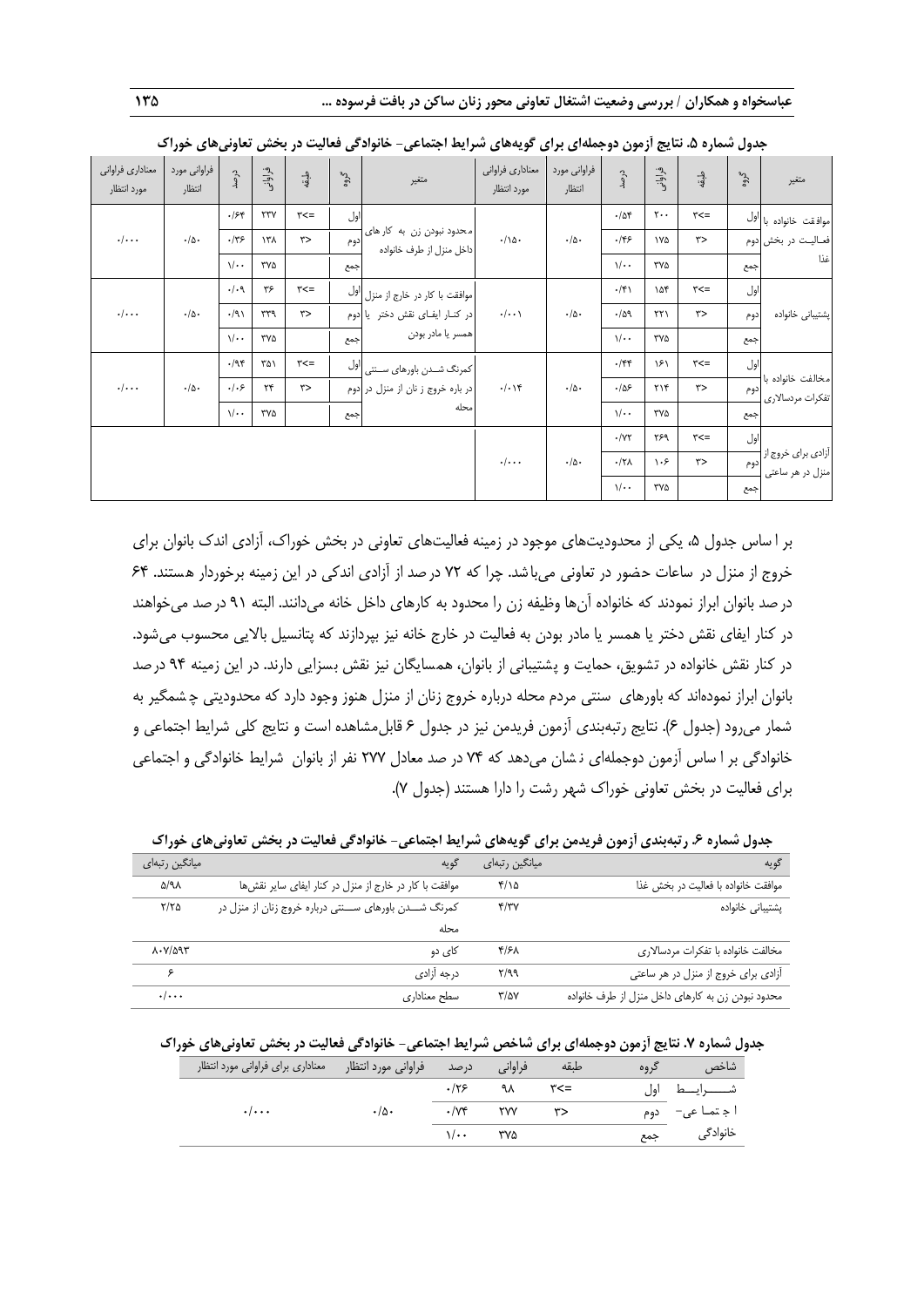#### **شرایط اقتصادی**

در بخش پیشین شرایط خانوادگی و اجتماعی برای فعالیت بانوان در بخش تعاونی خوراک شهر رشت بررسی شد. در این قسمت شرایط اقتصادی مورد بررسی قرار میگیرد. بر اساس نتایج آزمون دوجملهای 83 درصد بانوان از درآمد کافی برای گذران زندگی برخوردار نیستند که این موضوع میتواند محرکی برای تشویق آنها برای فعالیت در تعاونیها جهت کسب درآمد و ارتقای و ضعیت اقت صادی آنها قلمداد شود. همچنین 76 در صد توانایی پسانداز کردن ندا شته و همچنین 73 درصد نیز اموالی برای تبدیل به پول برای شروع یک کسبوکار را ندارند. (جدول ٨).

| معنادارى<br>ـورد فراوانی مورد<br>انتظار | فراوانس<br>انتظار | درصد                       | فراوانی | ىلىقە      | $\zeta^{\zeta_{\mathsf{c}}}$ |                                        | معنادارى<br>ــورد فراواني مورد متغير<br>انتظار | فراوانس<br>انتظار | درصد                       | فراوانی  | ڮ؞               | $\zeta$ 60 | متغير                                    |
|-----------------------------------------|-------------------|----------------------------|---------|------------|------------------------------|----------------------------------------|------------------------------------------------|-------------------|----------------------------|----------|------------------|------------|------------------------------------------|
|                                         |                   | .15Y                       | ۲۵۱     | $\tau$ $=$ | اول                          |                                        |                                                |                   | $\cdot/\lambda$ ۳          | ۳۱۱      | $\tau$ $\lt$ $=$ |            | ابر خورداری از درآمـد  <sup> ول</sup>    |
| $\cdot/\cdot\cdot$                      | $\cdot/\Delta$ .  | $\cdot$ /٣٣                | 156     | ٣>         | ادوم                         | ا مكـان دريـافـت<br>تسهیلات از بانک    | $\cdot/\cdots$                                 | $\cdot/\Delta$ .  | $\cdot/\gamma$             | ۶۴       | ٣>               |            | کـافي براي گـذران دوم                    |
|                                         |                   | $\sqrt{\cdot \cdot \cdot}$ | ٣٧۵     |            | جمع                          |                                        |                                                |                   | $\sqrt{\cdot \cdot \cdot}$ | ۳۷۵      |                  | جمع        | زندگی                                    |
|                                         |                   | $\cdot/\Upsilon$           | ٣۶٩     | $\tau$ $=$ |                              | ا مكــان دريــافــت <mark>ا</mark> اول |                                                |                   | $\cdot$ /Y۶                | ۲۸۴      | $\tau$ $\lt$ $=$ | اول        |                                          |
| $\cdot/\cdot\cdot$                      | $\cdot/\Delta$ .  | $\cdot/\tau\Lambda$        | ۱۰۶     | ٣>         |                              | کمک مالی از <mark>دوم</mark>           | $\cdot/\cdot\cdot$                             | $\cdot/\Delta$ .  | .779                       | ۹١       | $\tau$           | دوم        | پسانداز همیشــگی با<br>هر میزان درآمد    |
|                                         |                   | $\sqrt{\cdot \cdot \cdot}$ | ٣٧۵     |            | جمع                          | طرف خانواده                            |                                                |                   | $\sqrt{\cdot \cdot \cdot}$ | ٣٧۵      |                  | جمع        |                                          |
|                                         |                   |                            |         |            |                              |                                        |                                                |                   | $\cdot$ / $\vee\tau$       | ٢٧۵      | $\tau$ $=$       |            | اداشــــتن اموالي براي <mark>ا</mark> ول |
|                                         |                   |                            |         |            |                              |                                        | $\cdot/\cdot\cdot$                             | $\cdot/\Delta$ .  | $\cdot$ /۲۷                | $\cdots$ | $\tau$           |            | تبدیـل بـه پول در <mark>دوم</mark>       |
|                                         |                   |                            |         |            |                              |                                        |                                                |                   | $\sqrt{\cdot \cdot}$       | ٣٧۵      |                  | جمع        | ءرت انجام<br>فعالیتهای جدید              |

**جدول شماره .8 نتایج آزمون دوجملهای برای گویههای شرایط اقتصادی فعالیت در بخش تعاونیهای خوراک** 

نتایج رتبهبندی آزمون فریدمن نیز در جدول 9 قابلمشـاهده اسـت و همچنین بهصـورت کلی 20 درصـد بانوان شـرایط اقتصادی را برای فعالیت در بخش تعاونی خوراک شهر رشت دارا هستند )جدول 10(.

**جدول شماره .9 نتایج رتبهبندی آزمون فریدمن برای گویههای شرایط اقتصادی فعالیت در بخش تعاونیهای خوراک** 

| میانگین رتبها <i>ی</i>    | گويه                                 | ِ میانگین رتبها <i>ی</i> | کويه                                                       |
|---------------------------|--------------------------------------|--------------------------|------------------------------------------------------------|
| ۳/۱۰                      | امکان دریافت کمک مالی از طرف خانواده | ۲/۷۵                     | برخورداری از درآمد کافی برای گذران زندگی                   |
| 78/714                    | کای دو                               | ۳/۲۲                     | یس¦نداز همیشگی با هر میزان درآمد                           |
|                           | درجه آزادی                           | ۲/۹۱                     | داشتن اموال برای تبدیل به پول در صورت انجام فعالیتهای جدید |
| $\cdot$ / $\cdot$ $\cdot$ | سطح معناداري                         | $\mathbf{r}/\mathbf{r}$  | امکان دریافت تسهیلات از بانک                               |

#### **جدول شماره .10 نتایج آزمون دوجملهای برای شاخص شرایط اقتصادی فعالیت در بخش تعاونیهای خوراک**

| معناداری برای       | فراوانی مورد     | در صد                      | فراواني         | طبقه | گروه | شاخص            |
|---------------------|------------------|----------------------------|-----------------|------|------|-----------------|
| فراواني مورد انتظار | انتظار           |                            |                 |      |      |                 |
|                     |                  |                            |                 |      | اول  | شرايط           |
| $\cdot/\cdots$      | $\cdot/\Delta$ . | $\cdot/\tau$ .             | $Y\mathfrak{F}$ | ٣>   | دوم  | اقتصاد <i>ی</i> |
|                     |                  | $\sqrt{\cdot \cdot \cdot}$ | ۳۷۵             |      | جمع  |                 |

اما مجموع شرایط اقت صادی و اجتماعی و خانوادگی ن شان میدهد که 27 در صد از بانوان معادل 101 نفر دارای شرایط فعالیت در بخش تعاونی خوراک شهر رشت میباشند )جدول 11(.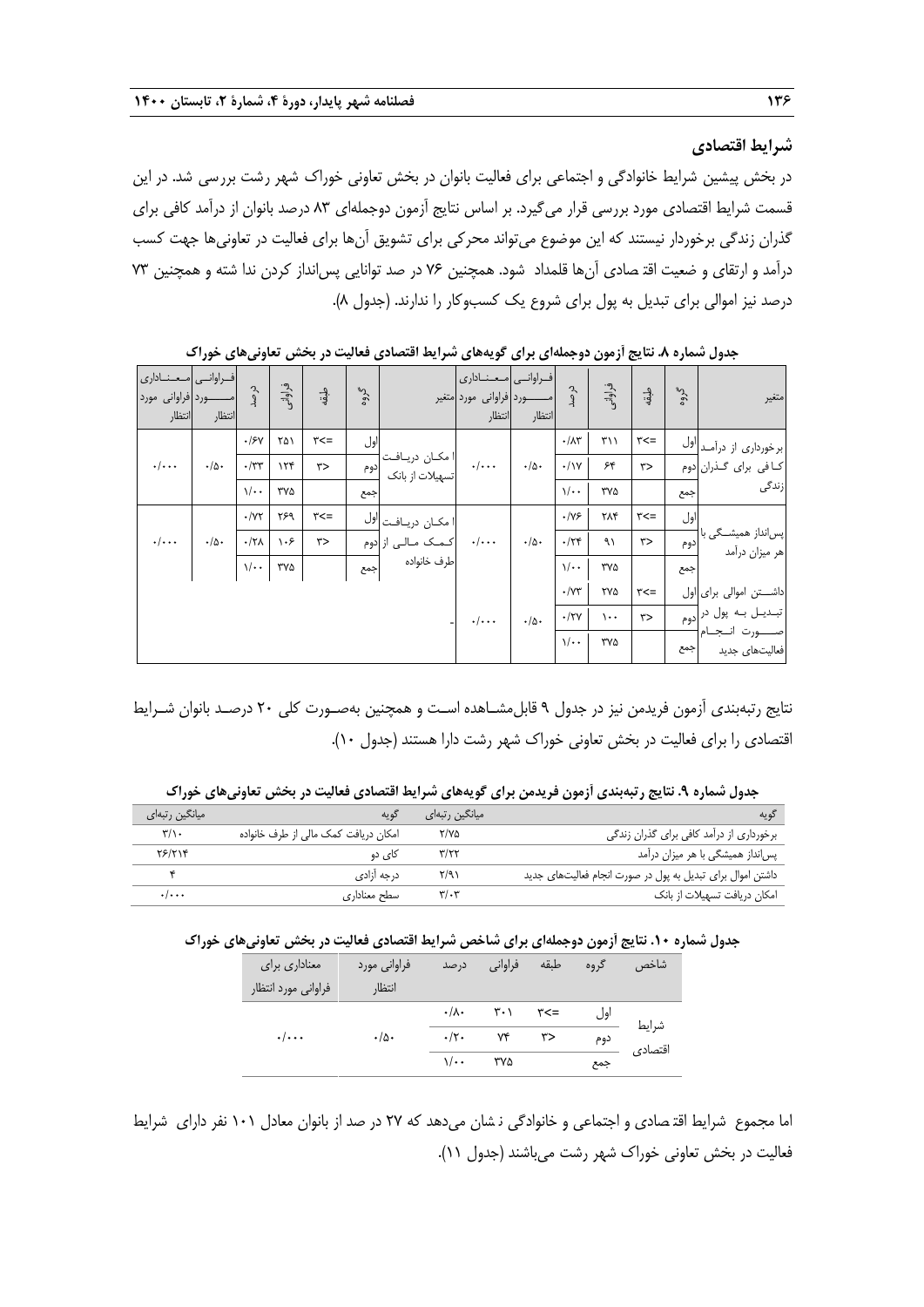| معناداری برای             | فراواني          | ً فراوانی درصد             |                         | طبقه       | گروه | 'شاخص                              |
|---------------------------|------------------|----------------------------|-------------------------|------------|------|------------------------------------|
| فراوانی مورد انتظار       | مورد انتظار      |                            |                         |            |      |                                    |
|                           |                  | $\cdot$ /Y۳                | ۲۷۴                     | ーンツ        | اول  | شرایط اجتماعی — خانوادگی و اقتصادی |
| $\cdot$ / $\cdot$ $\cdot$ | $\cdot/\Delta$ . |                            | $\cdot$ /۲۷ ) $\cdot$ ) | $\uparrow$ | دوم  |                                    |
|                           |                  | $\sqrt{\cdot \cdot \cdot}$ | ۳۷۵                     |            | جمع  |                                    |

**جدول شماره .11 نتایج آزمون دوجملهای برای شاخص شرایط اجتماعی و اقتصادی فعالیت در بخش تعاونیهای خوراک**

## **امکان فعالیت در بخش تعاونی خوراک شهر رشت**

در بخشهای پیشین تمایل و همچنین شرایط فعالیت در بخش تعاونی خوراک شهر رشت توسط بانوان بررسی شد. نتایج نشــان داده که 375 نفر معادل 99 درصــد تمایل به فعالیت داشــته و از این تعداد 27 درصــد )101 نفر( دارای شــرایط

میباشند. در این قسمت امکان فعالیت در بخش تعاونی، توسط 101 نفر دارای شرایط فعالیت، تجزیهوتحلیل میشود. نتایج آزمون دوجملهای امکان فعالیت که جدول مربوط به آن در اینجا به دلیل محدودیت در تعداد صـــفحات مقاله حذف گردید، ن شان می دهد که گویههای ا ستقلال فکری، مسئولیتپذیری، ریسکپذیری، تعامل (مشارکت اجتماعی) و میزان آگاهی افراد از وظایف سازمانهای دولتی و غیردولتی مربوط به شهر معنادار نبوده و قابل ا ستناد نی ست. اما در شاخص اعتمادبهنفس 82 درصــد بانوان معادل 83 نفر دارای اعتمادبهنفس الزم برای این کار میباشــند که این عامل پشــتوانه الزمی برای فعالیت تعاونی به شـــمار میرود. همچنین به نظر میرســـد 63 درصـــد از وجدان کاری الزم برای این کار برخوردارند و 61 درصــد خود را در این فعالیت صــبور میدانند. همچنین 62 درصــد بانوان از تمایل به خالقیت در کارها دارند و به نظر میر سد 36 در صد افراد از تعامل ن سبتاً خوبی برای همکاری با دیگران دا شته با شند که مقدار ن سبتاً کمی مح سوب میگردد، چراکه الزمه کار تعاونی، تفاهم اع ضاء با یکدیگر میبا شد و در صورت نبود آن، تعار ضات بین فردی افزایشیافته و منجر به چندد ستگی و ازهمگ سیختگی شبکه کن شگران تعاونی می شود. همچنین بر ا ساس برر سیهای انجامشده 63 درصد از افراد از حقوق خودآگاهی دارند.

اما نتایج آزمون دوجملهای در متغیر امکان فعالیت نشـــان میدهد که 66 درصـــد بانوان معادل 67 نفر امکان فعالیت در بخش تعاونی خوراک را دارند )جدول 12(. نتایج رتبهبندی آزمون فریدمن نیز در جدول 13 قابلمشاهده است.

| معناداري براي<br>فراواني مورد انتظار | ' فراوانی مورد<br>انتظار | در صد               | فراواني | طبقه | گروه | شاخص         |
|--------------------------------------|--------------------------|---------------------|---------|------|------|--------------|
|                                      |                          | .77                 | ٣۴      | ۳<=  | اول  |              |
| $\cdot/\cdot\cdot$                   | $\cdot/\Delta$ .         | ۱۶۶                 | ۶٧      | ٣>   | دوم  | امكان فعاليت |
|                                      |                          | $\sqrt{}$ $\sqrt{}$ |         |      | جمع  |              |

**جدول شماره .12 نتایج آزمون دوجملهای برای شاخص امکان فعالیت در بخش تعاونیهای خوراک** 

|  | جدول شماره ۱۳. نتایج رتبهبندی آزمون فریدمن برای متغیرهای امکان فعالیت در بخش تعاونیهای خوراک شهر رشت |  |
|--|------------------------------------------------------------------------------------------------------|--|

| ميانگين رتبهاي     | متغير                                                              | میانگین رتبهای         | متغير           |
|--------------------|--------------------------------------------------------------------|------------------------|-----------------|
| 5/14               | تعامل (مشاركت اجتماعي)                                             | V/T                    | اعتمادبهنفس     |
| 5/17               | میزان آگاهی افراد از حقوق فردی و اجتماعی                           | ۶/۴۲                   | استقلال فكرى    |
| $\Delta/\Lambda$   | میزان آگاهی افراد از وظایف سازمانهای دولتی و غیردولتی مربوط به شهر | $\Delta$ /9 $\lambda$  | مسئوليت پذيرى   |
| Y/YQ               | میزان آگاهی افراد از وجود فعالیتهای خیریه در محله                  | 5/10                   | ریسک پذیری      |
| ۱۳۴/۸۵۴            | کای دو                                                             | $5/\sqrt{Y}$           | وجدان كارى      |
| ۱۱                 | درجه آزادى                                                         | 5/17                   | صبر             |
| $\cdot/\cdot\cdot$ | سطح معناداري                                                       | $\lambda$ /۹ $\lambda$ | خلاقيت و نوأوري |
|                    |                                                                    | $Y/Y$ ۶                | تفاهم           |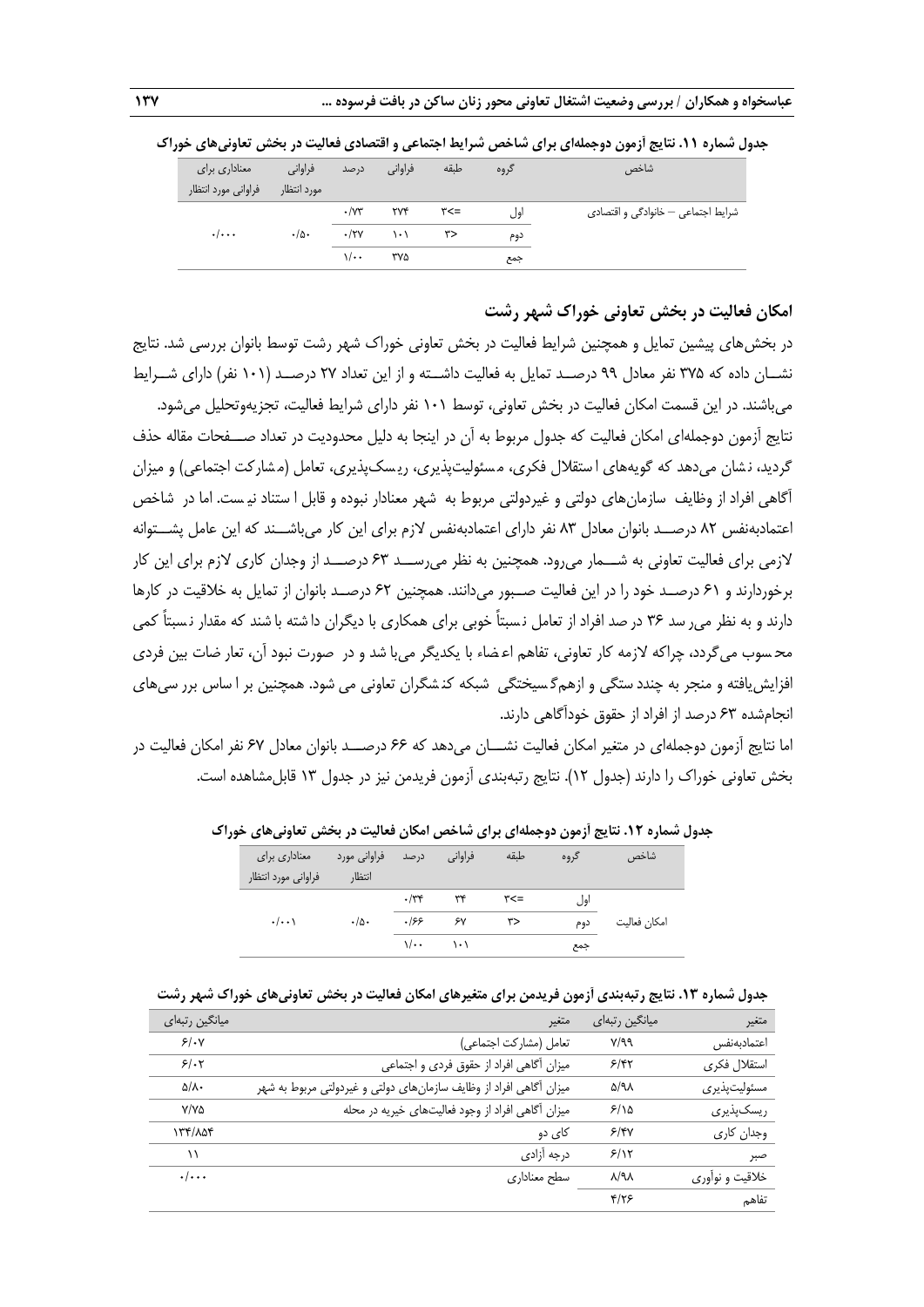درنهایت 67 نفر از بانوان امکان فعالیت در بخش تعاونیهای خوراک شـهر رشـت را دارند. این افراد در مرحله اول تمایل داشته و سپس شرایط اجتماعی و خانوادگی و اقتصادی الزم را دارا میباشند و امکان فعالیت بر آنها فراهم است. توزیع این افراد در سطح مناطق مورد بررسی نشان میدهد که ۴۴/۸ درصد معادل ۳۰ نفر در منطقه ۲، ۴۱/۸ درصد معادل ۲۸ نفر در منطقه ،3 10/4 درصد معادل 7 نفر در منطقه 1 و 3 درصد معادل 2 نفر در منطقه 4 ساکن هستند.

## **نتیجهگیری**

زنان در گســتره جهانی نقش عمدهای در فعالیتهای اقتصــادی، اجتماعی و ... دارند و بســیاری از کشــورها در تالشاند راهکارهایی برای اســتفاده حداکثری از توانهای زنان در عرصــه تولید و فعالیت بیابند. در این میان گاه فرصــتهایی در برخی شهرها بروز میکند که میتوان با استفاده از آنها چشماندازی نو برای خواستههای مدیران و برنامه ریزان طراحی کرد و به راهبردهایی برای د ستیابی به اهداف اندی شید. شهر ر شت بهعنوان یکی از شهرهای بزرگ شمال ک شور، در راستای اشتغال زنان شهری نیازمند بازاندیشی فرصتهاست. فرصتی که اخیراً برای این شهر ایجادشده، ثبت شهر رشت بهعنوان شهر خالق خوراک است. ازآنجاییکه موضوع خوراک و موضوعات وابسته به آن بهطور مستقیم و یا غیرمستقیم به زنان مرتبط میشود، میتوان از این موضوع بهعنوان یک فرصت برای شهر رشت بهره جست. از طرف دیگر با توجه فقر ن سبی حاکم بر زندگی زنان ساکن در بافتهای فر سوده شهر ر شت از یک سو، و درگیر بودن شدیدتر آنها بهطور روزمره با موضوع غذا بهعنوان یکی از وظایف مهم زنان خانهدار از طرف دیگر، و درنهایت امکان ضعیف سرمایهگذاری در راهاندازی شغل مورد دلخواه، ارائه ایده ترکیبی از خوراک، زنان ساکن در بافت فرسوده و رویکرد تعاونی، میتواند راهبردی مؤثر در اشتغال زنان شاغل در این شهر باشد. ازاینرو این مهم موردتوجه این پژوهش قرار گرفت.

از پنج منطقه شهر رشت، چهار منطقه از سوی اداره راه و شهرسازی استان گیالن دارای بافتهای فرسوده شناساییشده است. ازاینرو جامعه آماری این پژوهش، زنان ساکن در چهار منطقه دارای بافت فرسوده شهری میباشد. برای دستیابی به اهداف پژوهش و پاسخ به سؤالات، زنان ساکن در این محدوده در سه مرحله تمایل زنان به اشتغال در بخش خوراک رشت، شرایط خانوادگی ـــ اجتماعی و اقتصادی زنان به اشتغال در بخش خوراک رشت و درنهایت امکان فعالیت زنان به اشتغال در بخش خوراک بهصورت تعاونی، بررسیشده است. درواقع در هریک از مراحل، بهصورت بدون جایگزینی عمل شده است. نتایج تحلیلها نشان میدهد که 99 درصد از زنان تمایل باالیی برای فعالیت در بخش خوراک دارند و میانگین تمایل آن در این مناطق برابر با 3/84 بوده ا ست و میتوان بر روی تمایل زنان به فعالیت در این عر صه ح ساب کرد. اما آنچه در این میان بیش از متغیر میزان تمایل تعیین کننده ا ست، برخورداری جامعه نمونه از شرایط اجتماعی و اقت صادی مناسب بوده است. هرچند که اغلب پاسخگویان متمایل به فعالیت در بخش خوراک شهر رشت هستند، اما نتایج شرایط اجتماعی و اقت صادی ن شان میدهد که اگرچه 74 در صد زنان شرایط اجتماعی و خانوادگی الزم را برای فعالیت دارند اما تعداد نهچندان زیادی (تنها ۲۰ درصد) شرایط اقتصادی لازم را برای فعالیت در تعاونیها دارا میباشند.

به این معنی که هرچند ایده فعالیت در بخش تعاونی با در نظر گرفتن وضــعیت پایین اقتصــادی مطرحشــده، اما شــرایط بهگونهای است که جامعه نمونه از حداقلهای الزم در این زمینه نیز برخوردار نیستند و نمیتوانند گامی مؤثر در این راستا بردارند. عمدهترین مشـکل اقتصـادی بانوان برای فعالیت نیز عدم برخورداری از درآمد کافی میباشـد که باعث میشـود نتوانند حداقل مبلغ الزم را برای فعالیت مهیا نمایند. بسیاری از آنها نیز شرایط اخذ تسهیالت از بانک یا دریافت کمک از طرف خانواده را ندراند. بنابراین جهت افزایش دارای تمایل که از شرایط اقت صادی منا سبی برخوردار نی ستند، الزاماً باید به دنبال سرمایهگذار عالقهمند در حوزه خوراک بود تا با استفاده از سرمایه سرمایهگذاری و کار و تخصص زنان بتوان فعالیت تعاونیها را شروع و یا توسعه داد و سبب کارآفرینی و ایجاد اشتغال درآمد شد. ازآنجاکه کارآفرینی یکی از وجوه اسا سی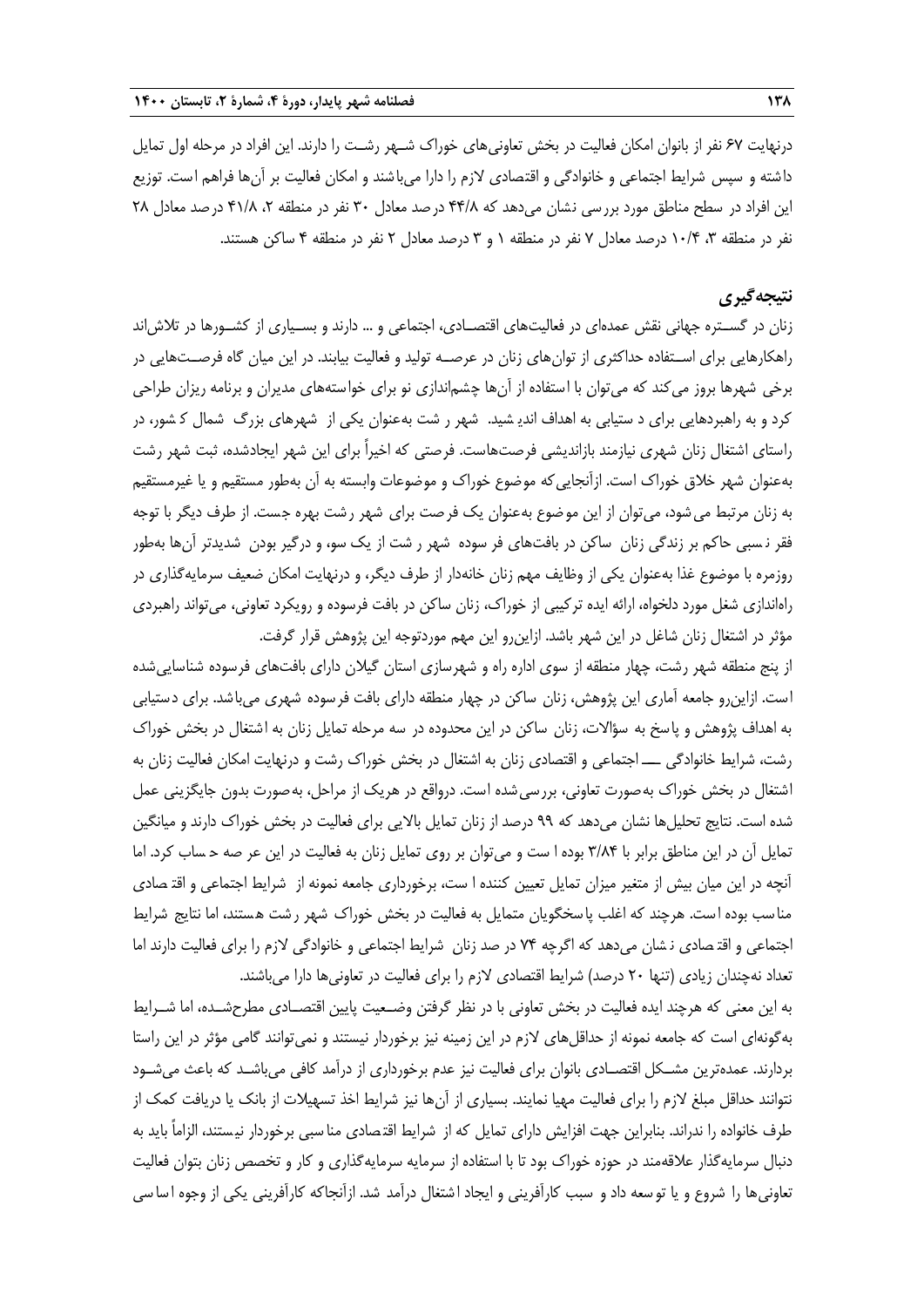خالقیت میباشد، میتوان با حمایت از توسعه تعاونیها این وجه از توسعه شهر خالق را برجسته نمود. برخورداری از توانمندی الزم برای فعالیت مؤثر در بخش تعاونی از دیگر متغیرهای مورد ارزیابی اســـت. درواقع هدف پژوهش توانمندســازی زنان ســاکن در بافتهای فرســوده با اســتفاده از الگوی تعاونی بوده و در این رهگذر از فرصــت ایجادشده در بخش خوراک برای این منظور استفاده شود. بررسیها نشان میدهد که زنان ساکن در شهر رشت، نه بهطور کامل ولی با نرخ حدود 20 درصـد از شـرایط همهجانبه بهرهگیری از فرصـت فعالیت در بخش خوراک بهصـورت تعاونی برخوردارند. البته نباید فراموش کرد که این درصــد حاصــل برخورد بدون جایگزینی افراد بهدســتآمده اســت. اگر عامل شرایط اجتماعی – اقتصادی و بهویژه اقتصادی حذف شود و فقط به تمایل بسنده شود، تعداد زنانی که دارای ویژگیهای فعالیت تعاونی هسـتند خیلی بیشـتر آمار فوق بوده (حدود ۷۱ درصـد) و در صـورت حمایت از زنان با بسـتههای مناسـب اقتصادی میتوان شاهد شکلگیری تعاونیهایی با محوریت فعالیت زنان در بخش خوراک بود. بههرحال مشارکت تمامی ساکنین شهرها ازجمله زنان در امور و فعالیتهای خالقانه از عنا صر ضروری برای ظهور و تو سعه شهر خالق میبا شد. این مو ضوع سبب ارج نهادن به سرمایه انسانی و نقش آنها در شکل گیری شهر خلاق می شود. بنابراین شهر خلاق ر شت میتواند با ترکیب ایده ا شتغال زنان در قالب تعاونی خوراک به گ سترش صنایع فرهنگی، شکوفایی هنر آ شپزی بانوان و کارآفرینی در زمینه تغذیه و خوراک، برند سازی خوراک محلی برای معرفی به دنیا و تو سعه گرد شگری غذایی و به اشــتراک گذاشــتن دانش و تحقیقات علمی مرتبط با خوراک و تغذیه از مراحل تهیه تا مراحل تولید، مصــرف، توزیع و حتی در قالب صادرات گامی بلند برداشت. با توجه به نتایج حاصلشده، پیشنهادهای زیر ارائه میشود.

• ورود بخشهای سرمایهگذار اعم از خصوصی یا دولتی و یا محلی (زنانی که از شرایط اقتصادی مناسب برخوردارند)، ایجاد زمینههای خودگردان نمودن تعاونیها با تدوین برنامههای اقتصادی منظم و حمایتهای مالی مناسب دولتی، اندیشیدن تدابیری قوی برای زمینههای شکلگیری و رشد تعاونی خوراک از مرحله تهیه مواد اولیه تا بازاریابی،

## **تقدیر و تشکر**

نویسندگان مقاله بر خود الزم میدانند تا مراتب سپاس خود را از شهرداری رشت به خاطر حمایت مالی و معنوی از این پژوهش اعالم نمایند.

#### **منابع**

- ١) احدی، حدیث و طولایی، هومن (١٣٩۶) برر سی و ضعیت ا شتغال زنان و تأثیر آن بر تو سعه پایدار ایران، همایش تولید ملی و اشتغال پایدار، چالش ها و راهکارها: دانشگاه آیتالله بروجردی (ره)، صص. ۱۴– ۱.
- 2( اشکان، المیرا )1397( بررسی تأثیر ساعت کار انعطافپذیر زنان بر رفاه خانواده با رویکرد اسالمی )مطالعه موردی: زنان متأهل کارمند مراکز آموزش عالی واقع در شهر تبریز(، رساله دکتری تخصصی اقتصاد، به راهنمایی محمدعلی متفکر آزاد و محمدرضا سلمانی بیشک، دانشکده مدیریت و حسابداری، دانشگاه تبریز.
- ۳) افراخته، حــسن و سرایی، سودابه (۱۳۹۲) جایگاه زنان در برنامه تو سعه چهارم و پنجم جمهوری ا سلامی ایران، مطالعات اجتماعی روانشناختی زنان، دوره ۱۱، شماره ۳، صص. ۱۵۸–۱۳۳.
- ۴) آفتاب، احمد (۱۳۹۶) تبیین و برنامهریزی شهری خلاق با رویکرد سناریونویسی (مطالعه موردی: شهر ارومیه)، پایاننامه دکتری تخصصی جغرافیا و برنامهریزی شهری، به راهنمایی حسین نظم فر، دانشکده ادبیات و علوم انسانی، دانشگاه محقق اردبیلی.
- ۵) آلبا، عبدالله (۱۳۹۰) تحلیل تأثیر تعاونیهای مرزنشینان بر معیشت پایدار روستایی شهرستان سراوان، پایاننامه کارشناسی ارشد جغرافیا، به راهنمایی مرتضی توکلی، دانشکده ادبیات و علوم انسانی، دانشگاه زابل.
- 6( آئینی، محمد )1386( موضوعات اقتصادی مالی و مدیریتی در بهسازی و نوسازی بافتهای فرسوده شهری، تهران: انتشارات مرکز تحقیقات ساختمان و مسکن.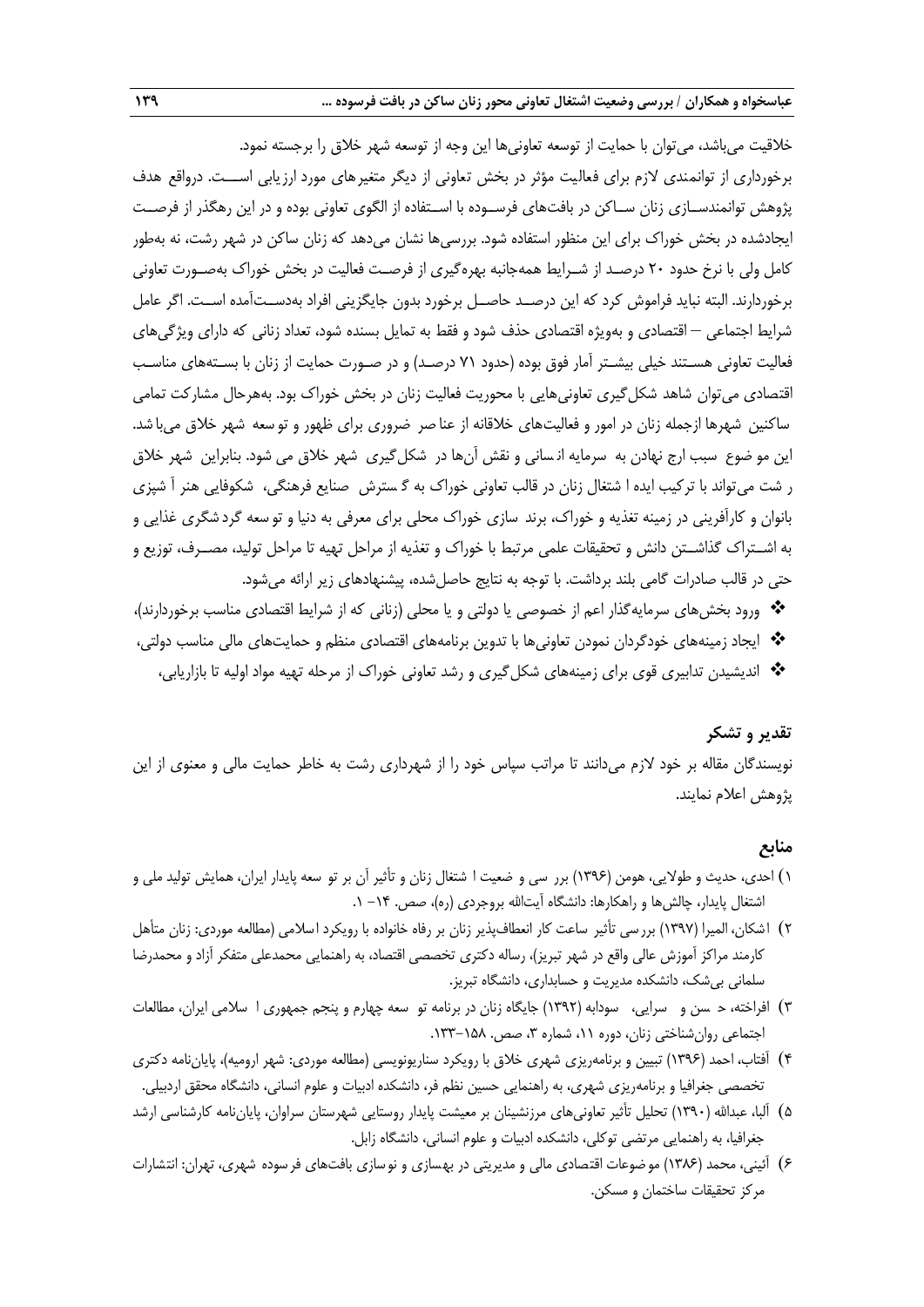- 7( باوندپور، فاطمه )1390( بررسی ارتباط بین اشتغال سرمایهگذاری و دستمزد بخشهای مختلف تعاونیهای شهرستان کرمانشاه، پایاننامه کارشناسی ارشد اقتصاد، به راهنمایی مجتبی الماسی، دانشکده علوم اجتماعی، دانشگاه رازی کرمانشاه.
- 8( بندرز، زینب و نیک نامی، مهرداد )1392( شناسایی عوامل اجتماعی\_ فرهنگی مؤثر بر توانمندسازی اعضا تعاونیهای روستایی زنان استان ایلام، مجله پژوهشهای ترویج و آموزش کشاورزی، سال ششم، شماره ۳، صص.۷۷-۶۳
- ۹) پا شا زانو سی، مع صومه (۱۳۹۰) تحلیل و اندازهگیری اثر نابرابریهای جن سیتی در آموزش و ا شتغال بر تو سعه ان سانی در کشورهای منتخب جهان )1990-2010(، پایاننامه کارشناسی ارشد اقتصاد، به راهنمایی مجید صامتی، دانشکده علوم اداری و اقتصاد، دانشگاه اصفهان.
- ۱۰) پناهی، عباس (۱۳۹۶) کارکرد زنان گیلانی در عــصر مــشروطه با تکیهبر عریــضههای زنان به مجلس ــشورای ملی، وبگاه https://anthropologyandculture.ir/fa/easyblog ،فرهنگ و انسانشناسی
	- 11( پورجعفر، محمدرضا )1388( مبانی بهسازی و نوسازی بافت قدیم شهرها، چاپ اول، تهران: پیام.
- ۱۲) توسلی، منوچهر (۱۳۹۵) نقش شرکتهای تعاونی تولید روستایی در توسعه کشاورزی پایدار (مطالعه موردی: استان گلستان)، پایاننامه کار شنا سی ار شد جغرافیا، به راهنمایی علیر ضا ا ستعلاجی، دانشکده علوم انسانی، دانشگاه آزاد ا سلامی واحد تهران مرکزی.
- ۱۳) تیموری، سرور (۱۳۹۵) تحلیل و ارزیابی اثرات تو سعه گرد شگری بر ا شتغال زنان (مطالعه موردی: شهر کرمانشاه)، پایاننامه کار شنا سی ارشد مدیریت جهانگردی، به راهنمای کلثوم خلیلوند، دانشکده مدیریت و حسابداری، مو سسه آموزش عالی باختر ایالم.
- ۱۴) حسینی، طیبه و لشگرآرا، فرهاد (۱۳۹۳) شنا سایی عوامل مؤثر بر تو سعه مهارتهای کارآفرینی در تعاونیهای زنان رو ستایی استان فارس، مجله پژوهشهای ترویج و آموزش کشاورزی، دوره ۷، شماره ۲، صص ۳۳-۱۳.
- 15( حیدری، فریبا؛ نادری مهدی، کریم؛ یعقوبی فرانی، یعقوب؛ حیدری، علیقلی )1394(، شاخصهای شنا سایی تعاونیهای موفق کشاورزی، تعاون و کشاورزی، دوره ۴، شماره ۱۴، صص۶۰۰– ۳۹.
- ۱۶) خدامی، سعیده (۱۳۹۷)، بررسی تحققپذیری شهر خلاق با رویکرد فرهنگی در راستای توسعه هدفمند شهری (نمونه موردی: شهر تبریز(، پایاننامه کارشناسی ارشد برنامهریزی شهری، به راهنمایی محمود رحیمی، دانشکده فنی و مهندسی، دانشگاه آزاد اسالمی واحد شهر قدس.
- 17( خروتی، الهام و ملکی مین باش رزگاه، مرت ضی )1394( شنا سایی و اولویتبندی شاخصهای موفقیت کارآفرینی در تو سعه تعاونیهای ا ستان سمنان با استفاده از تکنیک تحلیل سلسلهمراتبی دادهها، نخستین همایش بینالمللی جامع مدیریت ایران: سمنان، مرکز همایشهای توسعه ایران، صص-10. .1
- 18( درویشیفرد، علیاصغر؛ جسک، میترا؛ فیضیپور، خدیجه )1395( تجربه زیسته زنان شاغل در کارگاههای تولیدی، پژوهشنامه مددکاری اجتماعی، شماره ۵، صص. ۰۸-۷۷-
- ۱۹) دورویی، کافیه (۱۳۸۹) برر سی تغییر ساختار گروههای سنی ا شتغال زنان و عوامل مؤثر بر آن طی سالهای ۱۳۳۵–۱۳۸۵، پایاننامه کار شنا سی ار شد جمعیت شنا سی، به راهنمایی شهال کاظمیپور ثابت، دان شکده علوم اجتماعی، دان شگاه عالمه طباطبائی.
- ۲۰) دیرینی حقیقی، الهام (۱۳۹۰) آ سیب شنا سی شرکتهای تعاونی صنعتی ا ستان بو شهر و رتبهبندی عوامل مؤثر بر آنها با ا ستفاده از تکنیک تحلیل سل سلهمراتبی AHP، پایاننامه کار شنا سی ار شد مدیریت بازرگانی، به راهنمایی رحیم قا سمیه، دانشکده علوم اجتماعی و اقتصاد، مرکز پیام نور بوشهر.
- 21( رفعتجاه، مریم و خیرخواه، فاطمه )1391( م سائل و چالشهای ا شتغال زنان در ایران از دیدگاه شاغالن پ ستهای مدیریتی، نشریه مطالعات توسعه اجتماعی-فرهنگی، دوره ۱، شماره ۲، صص ۱۵۶–۱۳۰.
- ٢٢) رئی سی، رقیه؛ نجفی، بهاءالدین؛ باقری، پژمان (١٣٩٢) برر سی اثربخ شی ء ضویت زنان در شرکتهای تعاونی رو ستایی بر افزایش اشتغال و کاهش فقر در خانواده اعضا بر اساس مدل لاجیت، مطالعات اجتماعی روان شناختی زنان، دوره ۱۱، شماره ۴، صص. ۱۶۴–۱۳۵.
	- ٢٢) زعفرانچی، لیلا سادات (١٣٨٨) اشتغال زنان (مجموعه مقالات و گفتگوها)، تهران: انتشارات مرکز امور زنان و خانواده.
- 24( زمانی میاند شتی، نا صر؛ عطائی، پوریا؛ ایزدی، ن سیم )1391( برر سی سطوح و میزان توانمندی در بین اع ضای تعاونی زنان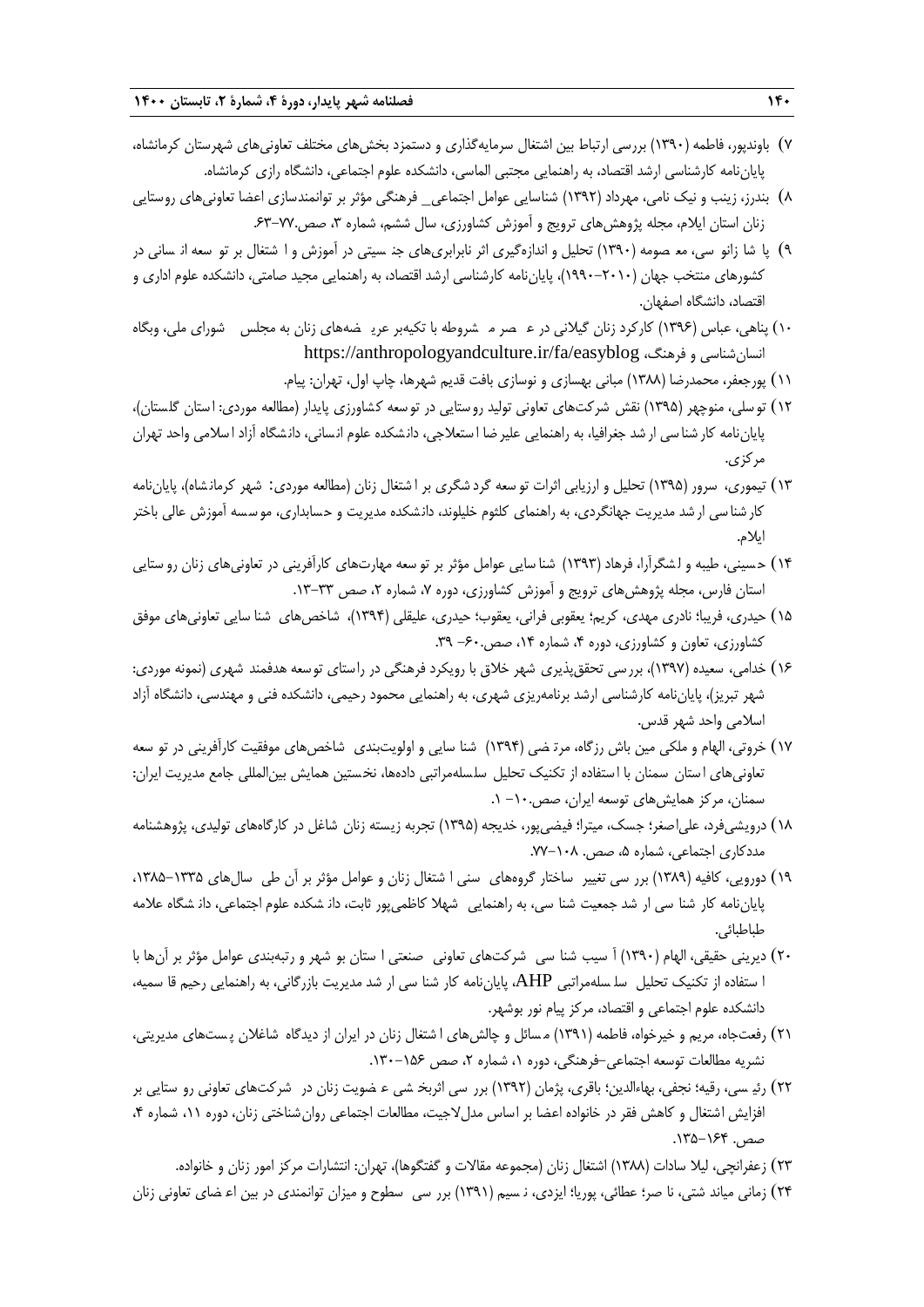روستایی، مجله زن در توسعه و سیاست، دوره ١٠، شماره ۴، صص. ١٧٢-١٥٣.

- ۲۵) سازمان برنامهوبودجه کـشور (۱۳۹۶)، قانون برنامه پنج ساله شـشم تو سعه اقتـصادی، اجتماعی و فرهنگی جمهوری ا سلامی ایران.
- ۲۶) شادی طلب، ژاله و کمالی، افسانه (۱۳۸۱) مشارکت اجتماعی زنان، مطالعات راهبردی زنان، دوره ۱، شماره ۴، صص. ۵۲-۲۶.
- 27( شربتیان، محمدحسن )1387( بررسی ابعاد و موانع اجتماعی اشتغال زنان، مجله پیک نور، دوره ،7 شماره ،3 صص.85-95.
- 28( شعبانعلی فمی، ح سین؛ چوبچیان، شهال؛ رحیم زاده، مع صومه؛ ر سولی، فاطمه )1385( شناخت و تحلیل سازههای موفقیت شرکتهای تعاونی زنان در ایران، فصلنامه مطالعات زنان، دوره ۴، شماره ۲، صص۱۰۹-۸۹
- 29( صادقی، مسعود و عمادزاده، مصطفی )1383( تحلیلی بر عوامل اقتصادی مؤثر در اشتغال زنان ایران، زن در توسعه و سیاست، دوره ۲، شماره ۱، صص۲۲۰-۵.
- ۳۰) صالحی، مریم (۱۳۹۱) آسیب شناسی مشارکت اعضاء در تعاونیهای تولید روستایی استان همدان، پایاننامه کارشناسی ارشد توسعه روستایی، به راهنمایی مریم صالحی، دانشکده علوم کشاورزی، دانشگاه بوعلی سینا.
- ۳۱) صفامنش، هانیه (۱۳۹۰) تخمین و تحلیل تابع عر ضه نیروی کار در ا ستانهای ایران، پایاننامه کار شنا سی ار شد اقتصاد، به راهنمایی مصیب پهلوانی، دانشکده علوم اقتصادی، دانشگاه سیستان و بلوچستان.
- ۳۲) طاهرخانی، مهدی و قرنی آرانی، بهروز (۱۳۸۴) مطالعه عوامل مؤثر بر گرایش رو ستاییان به تـ شکیل تعاونیهای رو ستایی، تحقیقات جغرافیایی، دوره ۲۰، شماره ۳، صص. ۰۱-۸۱.
	- ۳۳) عندلیب، علیرضا (۱۳۸۸) فرفففیند فرآیند نوسازی بافتهای فرسوده شهر تهران، تهران: انتشارات نشر ری پور
- 34( قربانی، ر سول؛ ح سینآبادی، سعید؛ طورانی، علی )1392( شهرهای خلّاق، رویکردی فرهنگی در تو سعه شهری، ف صلنامه مطالعات جغرافیایی مناطق خشک، دوره ۳، شماره ۱۱، صص. ۱۸–۱.
- ۳۵) کریمی، علی (۱۳۹۵) برر سی تعارض بین زندگی کاری و ا ستحکام خانواده در بین زنان شاغل در نیروی انتظامی بر ا ساس مدل کارلسون، پایاننامه کارشناسی ارشد مدیریت دولتی، به راهنمایی مراد کردی، دانشکده علوم انسانی، دانشگاه آزاد اسالمی واحد شاهرود.
- ۳۶) گلابی، سوده؛ ابراهیمی، محمدصادق؛ علیبیگی، امیرحسین (۱۳۹۲) تحلیل میزان مشارکت زنان روستایی شهرستان فلاورجان در تعاونیها: کاربرد نردبان مشارکت شری آرنستین، زن و جامعه، دوره ۴، شماره ۱۶، صص. ۴۴–۲۱.
- 37( گوگردچیان، احمد؛ طیبی، کمیل؛ قضاوی، عفت )1393( اثر اشتغال زنان بر شکاف درآمدی جنسیتی در ایران )1370-1390(، فصلنامه تحقیقات مدلسازی اقتصادی، دوره ۵، شماره ۱۷، صص. ۱۶۹–۱۴۵.
- ۳۸) لطیفی، سمیه؛ ا سدی، ح شمت اله؛ شعبانعلی فمی، ح سین (۱۳۹۳) ارزیابی نقش تعاونیهای فرش د ستباف رو ستایی در توانمندسازی زنان قالیباف، فصلنامه جغرافیا و توسعه، دوره ۱۱، شماره ۳۷، صص. ۱۳۲– ۱۱۹.
- ٣٩) مختاری ملکآبادی، ر ضا؛ مر صو صی، نفیـ سه؛ علی|کبری، ا سماعیل؛ امینی، داوود (١٣٩۴) تبیین معیارهای بومی سازی شاخصهای مکانی فضای شهر خالق با رویکرد ایرانی اسالمی، فصلنامه شهر ایرانی اسالمی، شماره ،22 صص. .23-40
- ۴۰) مظاهریفرد، ح سن (۱۳۹۲ برر سی عوامل مؤثر بر موفقیت اعتبارات صندوقهای خرد زنان رو ستایی شهر ستان گرم سار، پایاننامه کار شنا سی ار شد مهند سی ک شاورزی، به راهنمایی داود ثمری، دان شکده ک شاورزی و منابع طبیعی، دان شگاه آزاد اسالمی واحد گرمسار.
- 41( منصوری، مریم )1395( بررسی عوامل مؤثر بر اشتغال زنان، پنجمین کنفرانس بینالمللی روانشناسی و علوم اجتماعی، تهران: همایشگران مهر اشراق، صص. ۱۳-۱.
- ۴۲) منفرد، نوذر (۱۳۹۵) زمینهیابی تـشکیل تعاونیهای زنان و برر سی مـشکلات حـضور زنان در تعاونیها (موردمطالعه :ا ستان بوشهر)، نشریه کارآفرینی در کشاورزی، دوره ۳، شماره ۱، صص. ۳۳- ۱۷.
- ۴۳) موحدی، ر ضا (۱۳۹۴) تحلیل شاخصهای مرتبط با تشکیل و تو سعه تعاونیهای دانشآموختگان ر شتههای کشاورزی، مجله تعاون و کشاورزی، دوره ۴، شماره ۱۶، صص. ۱۵۰-۱۳۱.
- ۴۴) نبیلی، پرویز (۱۳۹۰) نقش تعاونی در ا شتغال و تو سعه پایدار رو ستایی ا ستان سمنان، پایاننامه کار شنا سی ار شد جغرافیا و برنامهریزی رو ستایی، به راهنمایی عباس بخ شنده ن صرت، پژوه شکده جغرافیا و علوم زی ستی، دان شگاه آزاد ا سالمی واحد سمنان.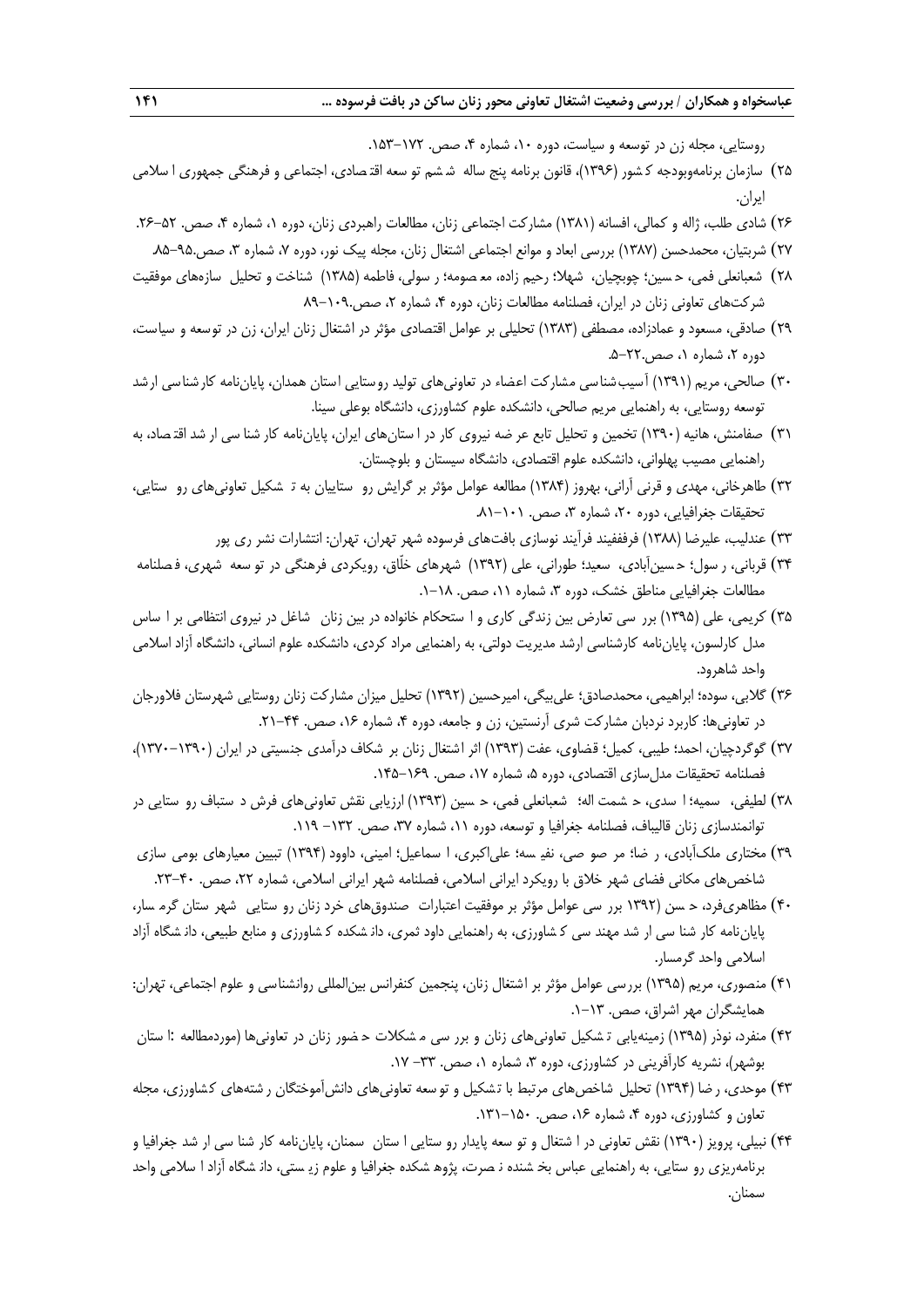- ۴۵) نوری، هدایتالله؛ جمینی، داوود؛ جم شیدی، علیر ضا (۱۳۹۱) تحلیل فضایی شاخص های عمده ا شتغال زنان در ک شور، مجله مطالعات اجتماعی روانشناختی زنان، دوره ۱۱، شماره ۳، صص. ۱۰۲-۸۱.
- 46( هادیان، ابراهیم و حیدرپور، علی )1388( توسعه اقتصادی و سهم زنان در نیروی کار: مورد ایران، فصلنامه جمعیت، شماره 27  $\mathcal{X} \cdot \mathcal{Y} \cdot \mathcal{Y} \cdot \mathcal{Y} \sim \mathcal{X}$
- ۴۷) یو سفی، رویا و خسروی پور، بهمن (۱۳۹۶) نقش تعاونی زنان در تو سعه، ا شتغال و کارآفرینی، اولین همایش ملی فر صتهای نوین تولید و اشتغال بخش کشاورزی در شرق کشور، بیرجند: دانشگاه بیرجند، صص. .1-8
- 48) Aeeni, M. (2007) Economic,financial and managerial issuse of regeneration in the urban distressed areas. Tehran: Building and Housing Research Center. [In Persian].
- 49) Afrakhteh, H. & Saraei, S. (2013) Women's Position in the Fourth & Fifth Development Plans of Islamic Republic of Iran, women's studies Sociological and psychological, Vol.11, No.3, pp.133-158. [In Persian].
- 50) Aftab, A. (2017) Explanation and Creative Urban Planning with Scenario Writing Approach (Case Study: Urmia) (PhD Thesis in Geography and Urban Planning), Mohaghegh Ardabili University, Ardabil. [In Persian].
- 51) Ahadi, H. & Toolayi, H. (2017) A Study on Women's Employment and Its Impact on Sustainable Development of Iran. Paper presented at the Conference on National Production and Sustainable Employment, Challenges and Strategies, Boroujerd. [In Persian].
- 52) Alarcón, J. M. S. & Sato, C. (2019) Enacting peasant moral community economies for sustainable livelihoods: A case of women-led cooperatives in rural Mexico, World Development, Vol.115, pp.120-131.
- 53) Alba, A. (2011) Analysis of the Impact of Frontiers Cooperatives on Sustainable Rural Livelihood in Saravan. (M.Sc. dissertation Geography), Zabol University, Zabol. [In Persian].
- 54) Andalib, A. (2009) The process of renovation of deteriorated fabrics in Tehran, Tehran: Reypoyr. [In Persian].
- 55) Ashkan, E. (2018) The effect of women's flexible working hours on family welfare with an Islamic approach (Case study: married women employees of Tabriz higher education centers). (PhD thesis in economy), University of Tabriz, Tabriz. [In Persian].
- 56) Bandrez, Z. & Niknami, M. (2013) Identification of Social/Cultural Factors Affecting the Empowerment of Women's Rural Cooperatives Members in Ilam Province, Agricultural Extension and Education Research, Vol.6, No.3, pp.63-77. [In Persian].
- 57) Bavandpour, F. (2011) Investigating the relationship between investment employment and wages of different sectors of cooperatives in Kermanshah. (M.Sc. Thesis in Economics), Razi University, Kermanshah. [In Persian].
- 58) Dervish Fard, A. A. Jask, M. & Faizipour, K. (2017) Employed Women's Experience Working in Manufacturing Workshops By: Ali Asghar Darvishi Fard Mitra Jask Khadijeh Feizi Poor, Social Work Research, Vol.2, No.5, pp.77-108. [In Persian].
- 59) Dirini Haghighi, E. (2011) Pathology of Industrial Cooperative Companies of Bushehr Province and Ranking of the Affecting Factors Using AHP, (M.Sc. in Business Administration), Payame Noor University, Bushehr. [In Persian].
- 60) Dohmwirth, C. & Hanisch, M. (2019) Women's active participation and gender homogeneity: Evidence from the South Indian dairy cooperative sector. Journal of Rural Studies, Vol.72, pp.125-135.
- 61) Dorouyi, K. (2010) A Study of the Restructuring of the Women Employment Age Groups and the Affecting Factors During the Years 1956-2006. (M.Sc. Dissertation in Sociology), Allameh Tabatabai University, Tehran. [In Persian].
- 62) Esteban-Salvador, L. Gargallo-Castel, A. & Pérez-Sanz, J. (2019) The presidency of the governing boards of cooperatives in Spain: a gendered approach. Journal of Co-operative Organization and Management, Vol.7, No.1, pp.34-41.
- 63) Ewer, Phyllis, A. & crimmins, Elieen. & Oliver, Richard. (1979) An Analysis of Relationship between husband's income, family size and wife's employment in the early stages of marriage, Journal of marriage and the family, Vol.44, No.4, pp.727-738.
- 64) Gabriel, satya J. (2002) Belize Rural woman's Association Revolving Loan fund and woman's cooperatives, United Nations Development progrmme Report. New York, UNY.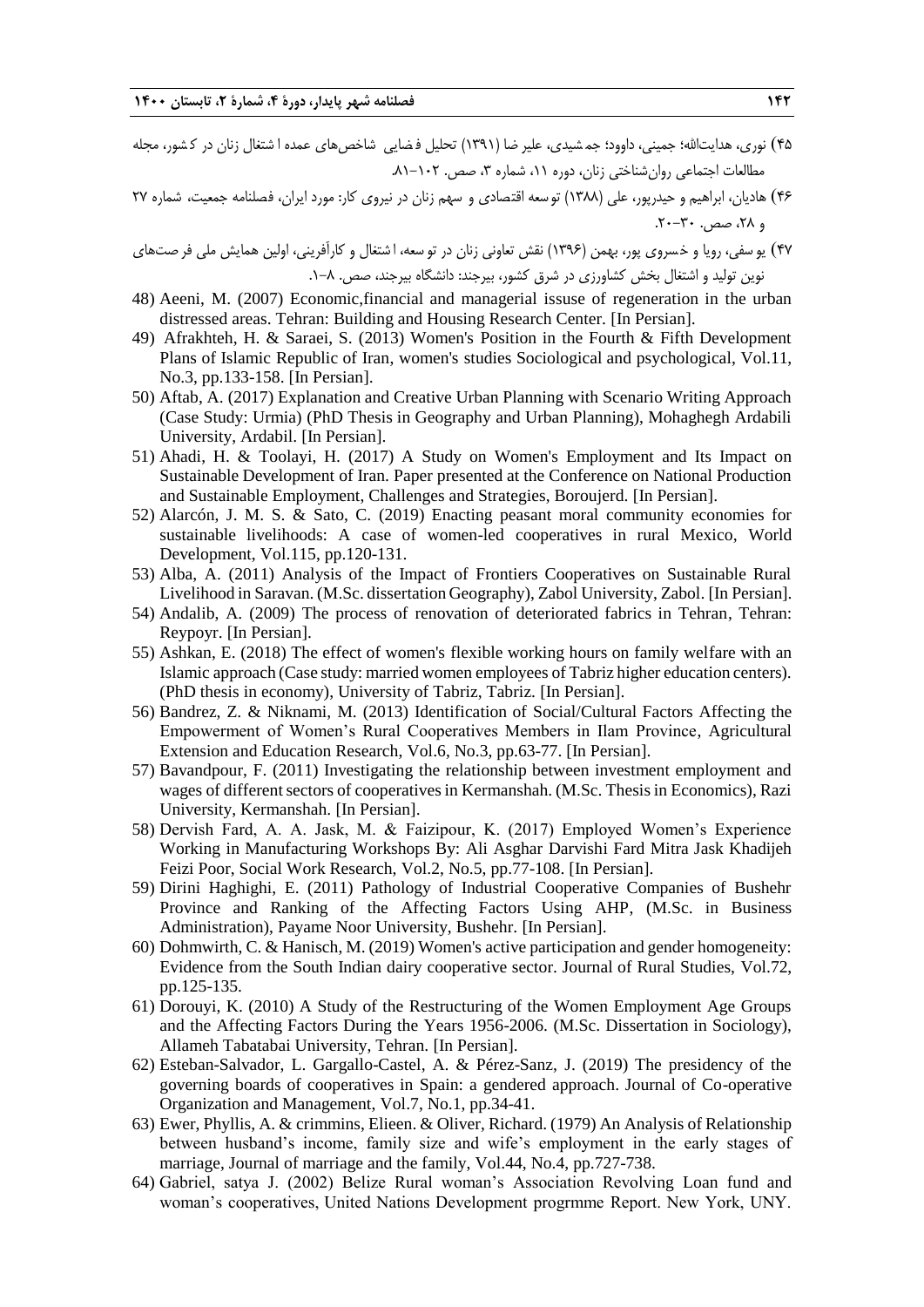USA: united Nations.

- 65) Ghorbani, R. Abadi, S. H. & Toorani, A. (2013) Creative cities: as cultural approach in urban development, Arid Regions Geographics Studies, Vol.3, No.11, pp.1-18. [In Persian].
- 66) Goel, S. (2013) Relevance and potential of cooperative values and principles for family business research and practice. Journal of cooperative organization and management.Vol. 1, pp 41-46.
- 67) Golabi, s. Ebrahimi, M. S. & Alibeigi, A. H. (2014) Analysis of rural women's participation in cooperatives city Falavarjan application Sherry arnstien's Ladder Participation, woman and society, Vol.4, No.16, pp.21-44. [In Persian].
- 68) Googerdchian, A. & Komail Tayyebi, E. G. (2014) Effect of Female Employment on Gender Income Gap in Iran (1991-2011), Economic Modeling Research, Vol.5, No.17, pp.145-169. [In Persian].
- 69) Hadian, E. & Heidarpour, A. (2009) Economic Development and the Share of Women in the Labor Force: The Case of Iran, Population Journal, Vol.7, No.27-28, pp.20-30. [In Persian].
- 70) Helly, D. (1997) Voluntary and social participation by people of immigrant, paper presented at the second national metropolis conference montreal canada, November 1997, pp.23-25.
- 71) Heydari, F. NaderiMahdei, K. Farani, A. Y. & Heydari, A. (2015) Identifying Successful Indicators for Agricultural Cooperatives, Co-Operation and Agriculture, Vol.4, No.14, pp.39- 60. [In Persian].
- 72) Hosseini, T. & Lashgar Ara, F. (2014) Identifying the Effective Factors on Development of Entrepreneurship Skills of Rural Women Cooperatives in Fars Province, Agricultural Extension and Education Research, Vol.7, No.2, pp.13-33. [In Persian].
- 73) Karimi, A. (2016) A Study of the Conflict between Work Life and Family Strength among Women Employed in the Disciplinary Force Based on the Carlson Model. (M.Sc. Dissertation in Public Management), Islamic Azad University, Shahroud Branch, Shahroud. [In Persian].
- 74) Khoddami, S. (2018) Study of the feasibility of a creative city with a cultural approach to targeted urban development (case study of Tabriz). (M.Sc. dissertataion in Urban Planning), Islamic Azad University, Ghods Branch, Tehran. [In Persian].
- 75) Khoroti, E. & Maleki Minbash Razgah, M. (2015) Identification and Prioritization of Entrepreneurship Success Indicators in the Development of Cooperatives in Semnan Province Using Hierarchical Data Analysis Technique. Paper presented at the The First Comprehensive International Conference on Management in Iran, Semnan. [In Persian].
- 76) Latifi, S. Saadi, H. & Fami, H. S. (2015) The Role of Hand-Made Carpet Cooperatives in Empowering Women in Hamadan Province, Geography and Development, Vol.12, No.37, pp.119-132. [In Persian].
- 77) Lipset, S.M. & seoung. K. R. & Torres, J. (1993) A comparative analysis of the social requisites of democracy, interational social science journal Vol.136, pp.155-175.
- 78) Luo, J. & Han, H. & Jia, F. & Don, H. (2020) Agricultural Co-operatives in the Western World: A Bibliometric Analysis, Journal of Cleaner Production, Vol.1, pp.1-13.
- 79) Mansoori, M. (2016) A Study of Factors Affecting Women's Employment. Paper presented at the Fifth International Conference on Psychology and Social Sciences, Tehran. [In Persian].
- 80) Mazaherifard, H. (2013) A Study of Factors Affecting the Success of Rural Women's Microfinance Funds in Garmsar County. (M.Sc. Dissertation in Agricultural Engineering), Islamic Azad University, Garmsar Branch, Garmasar. [In Persian].
- 81) Mokhtari Malekabadi, R. Marsousi, N. Ali Akbari, E. & Amini, D. (2015) Specifying of localization criteria Indicators of place and space creative city by Iranian- Islamic approach, Islamic Iranian city, Vol.6, No.22, pp.23-40. [In Persian].
- 82) Monfared, N. (2016) Investigating the Formation of Women's Cooperatives and Investigating the Problems of Women's Presence in Cooperatives (Case Study: Bushehr Province), Entrepreneurship in Agriculture, Vol.3, No.1, pp.17-33. [In Persian].
- 83) Montanari, B. & Bergh, S. I. (2019) Why women's traditional knowledge matters in the production processes of natural product development: The case of the Green Morocco Plan. In Women's Studies International Forum, Vol.77, pp.10-27.
- 84) Movahedi, R. (2016) Analysis the factors affecting on establishment and development of the graduates Cooperatives, Co-Operation and Agriculture, Vol.4, No.16, pp.131-150. [In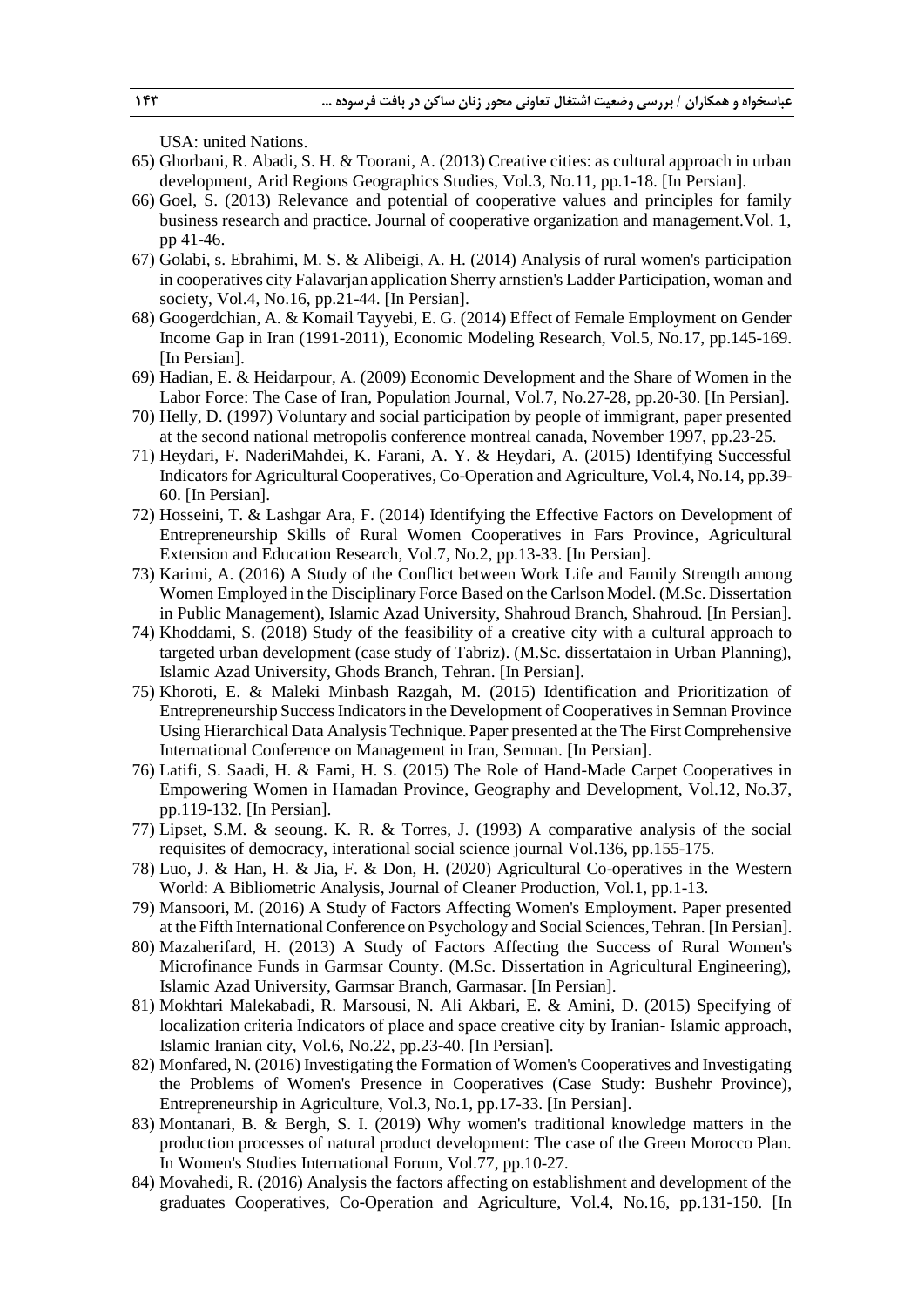Persian].

- 85) Nabili, P. (2011) The Role of Cooperatives in Employment and Sustainable Rural Development of Semnan Province. (M.A in Geography and Rural Planning), Islamic Azad University, Semnan Branch, Semnan. ([In Persian].
- 86) Nouri, S. H. Jomeini, D. & Jamshidi, A. (2013) Spatial analysis of the major employment indicators of women in Iran, women's studies Sociological and psychological, Vol.11, No.3, pp.81-102. [In Persian].
- 87) Panahi, A. (2017) The function of Guilanian women in the Mashrooteh era based on women's petitions to the National Parliament. from https://anthropologyandculture.ir/fa/easyblog. [In Persian].
- 88) Pasha Zanussi, M. (2011) Analysis and Measurement of the Effect of Gender Inequalities in Education and Employment on Human Development in Selected Countries of the World (1990-2010). (M.Sc. dissertation in Economy), University of Isfahan Isfahan. [In Persian].
- 89) Plan and Budget Organization. (2017) Law of the Sixth Five-Year Plan for Economic, Social and Cultural Development of the Islamic Republic of Iran. [In Persian].
- 90) Pourjafar, M. R. first edition,. (2009) Principles of improvement and renovation of the old fabrics of cities. Tehran: Payam. [In Persian].
- 91) Raeisi, R. Najafi, B. & Bagheri, P. (2013) A Study on Effectiveness Women's Membership in Rural Cooperation Companies on Increase of Employment and Decrease of Poverty among Family Members, Based on Logit Model, women's studies Sociological and psychological, Vol.11, No.4, pp.135-164. [In Persian].
- 92) Rafatjah, M. & Kheirkhah, F. (2012) The Issues and Challenges of Women's Employment in Iran From the View point of Working Managers, Socio-cultural development studies, Vol.1, No.2, pp.130-156. [In Persian].
- 93) Reddy, R. & Smit, D.H, (1973) Why do people particicipate in voluntary action?, Extension,Vol.11, pp.35-40.
- 94) Sadeghi, M. & Emadzadeh, M. (2004) An Analysis of Economic Factors Affecting the Employment of Iranian Women, Women in Development and Politics, Vol.2, No.1, pp.5-22. [In Persian].
- 95) Safamanesh, H. (2011) Estimation and Analysis of Labor Supply Function in Iranian Provinces. (M.Sc. Dissertation in Economy), Sistan and Baluchestan University, Zahedan. [In Persian].
- 96) Salehi, M. (2012) Pathology of Members' Participation in Rural Production Cooperatives of Hamadan Province. (M.Sc. Dissertation in Rural Development), Bu Ali Sina University, Hamadan. [In Persian].
- 97) Sasaki, M. (2008) Developing Creative Cities through Networking, Policy Science ,Vol.15 No.3, pp.77-88.
- 98) Seymour, N. (2001) Women entrepreneurs in the developing world, August, Coffman Center for entrepreneurial leadership, Digest number.
- 99) Shaban Ali Fami, H. Choobchian, S. Rahimzadeh, M. & Rasouli, F. (2006) Recognition and Analysis of Success Structures of Women's Cooperatives in Iran, Women's studies Sociological and psychological, Vol.4, No.2, pp.89-102. [In Persian].
- 100) Sharbatian, M. H. (2008) A Study of Social Dimensions and Barriers to Women's Employment, Peyk Noor, Vol.7, No.3, pp.85-95. [In Persian].
- 101) Statistical yearbook of Gilan province in 2011 and 2016. [In Persian].
- 102) Sumelius. J. & Tenaw, S. & Bee, F. K. & chambo, S. (2015) Agenada on cooperative for development cooperation in Tanzania, Journal of cooperative organization and manegment, Vol.3, No.2, pp.42-51.
- 103) Taherkhani, M. & Qarni Arani, B. (2005) Study of the factors affecting the tendency of villagers to form rural cooperatives, Geographical Research, Vol.20, No.3, pp.81-101. [In Persian].
- 104) Tavassoli, M. (2016) The Role of Rural Production Cooperatives in Sustainable Agriculture Development (Case Study: Golestan Province). (M.Sc. dissertation in Geography), Islamic Azad University, Central Tehran Branch, Tehran. [In Persian].
- 105) Teymouri, S. (2016) Analysis and Evaluation of the Effects of Tourism Development on